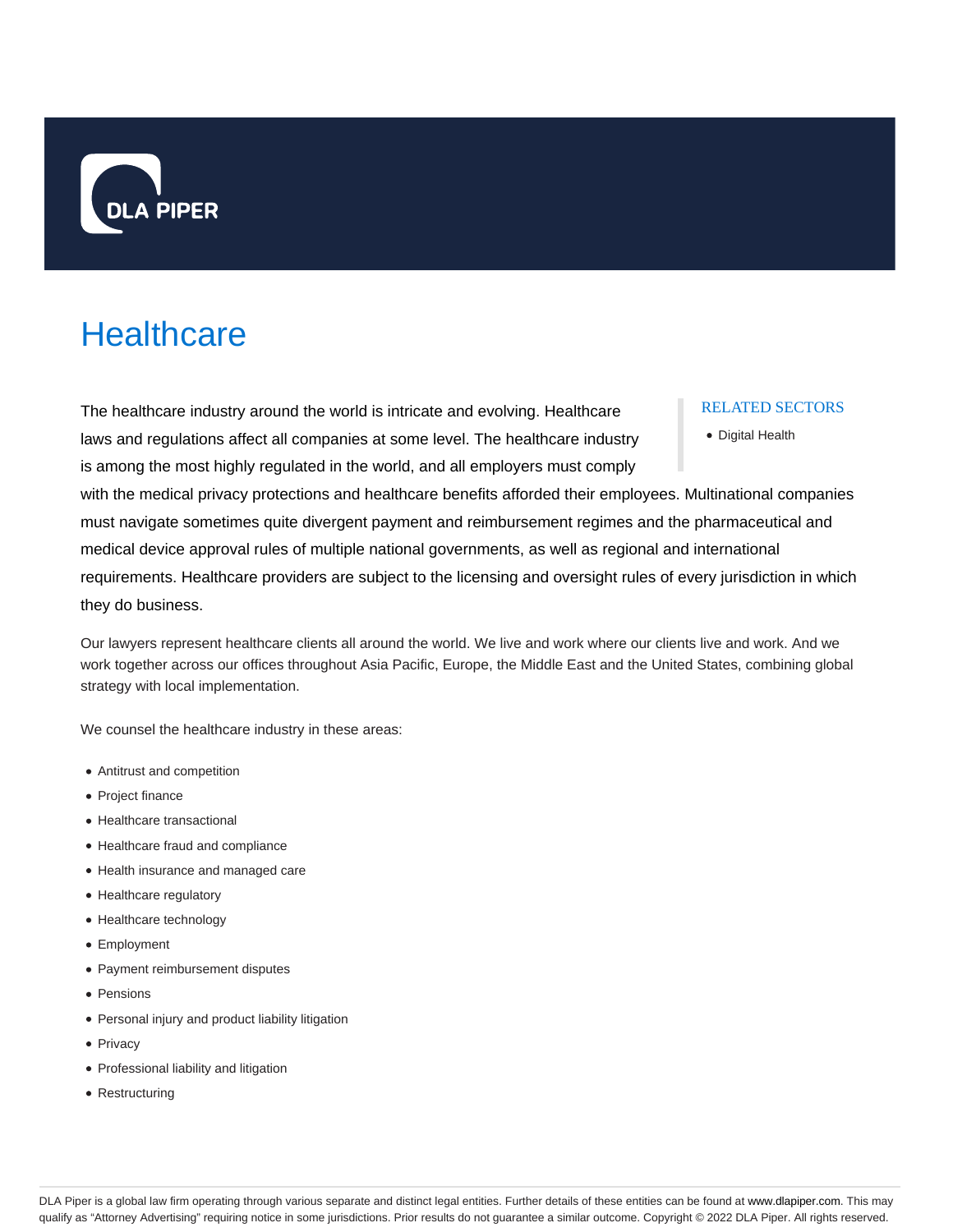## **Publications**

**Coming soon: a national security screening mechanism for outbound investments**

28 June 2022 The US would not be alone in regulating outbound investment.

**Former BIO CEO Jim Greenwood: 1 million dead, \$16 trillion in losses is our wake-up call on pandemic preparedness**

7 June 2022

While biological events may be inevitable, their level of impact on our country is not.

**FDA premarket approval and the use of "FDA Approved" claims**

17 May 2022 When do products, facilities, labels, and claims require Formal Premarket Approval, and when do they not?

**Israel Group News April 2022**

## 28 April 2022 ISRAEL GROUP NEWS

In this issue, our global activities, latest publications, recent events and more.

**COVID-19 two years in: Four key trends in the state of compliance**

## 17 March 2022 PRACTICAL COMPLIANCE

What it means to be compliant today is not what it meant in March 2020.

**The beginning of the end: FDA details roadmap to terminating COVID-19 EUAs and enforcement policies for medical devices, PPE**

## 2 March 2022

The webinar sought to prepare stakeholders for the upcoming transition back to normal operations by describing its expectations for the industry over the 180-day transition period.

**Medicare audit? CMS expands ability to revoke for non-compliant billing**

14 February 2022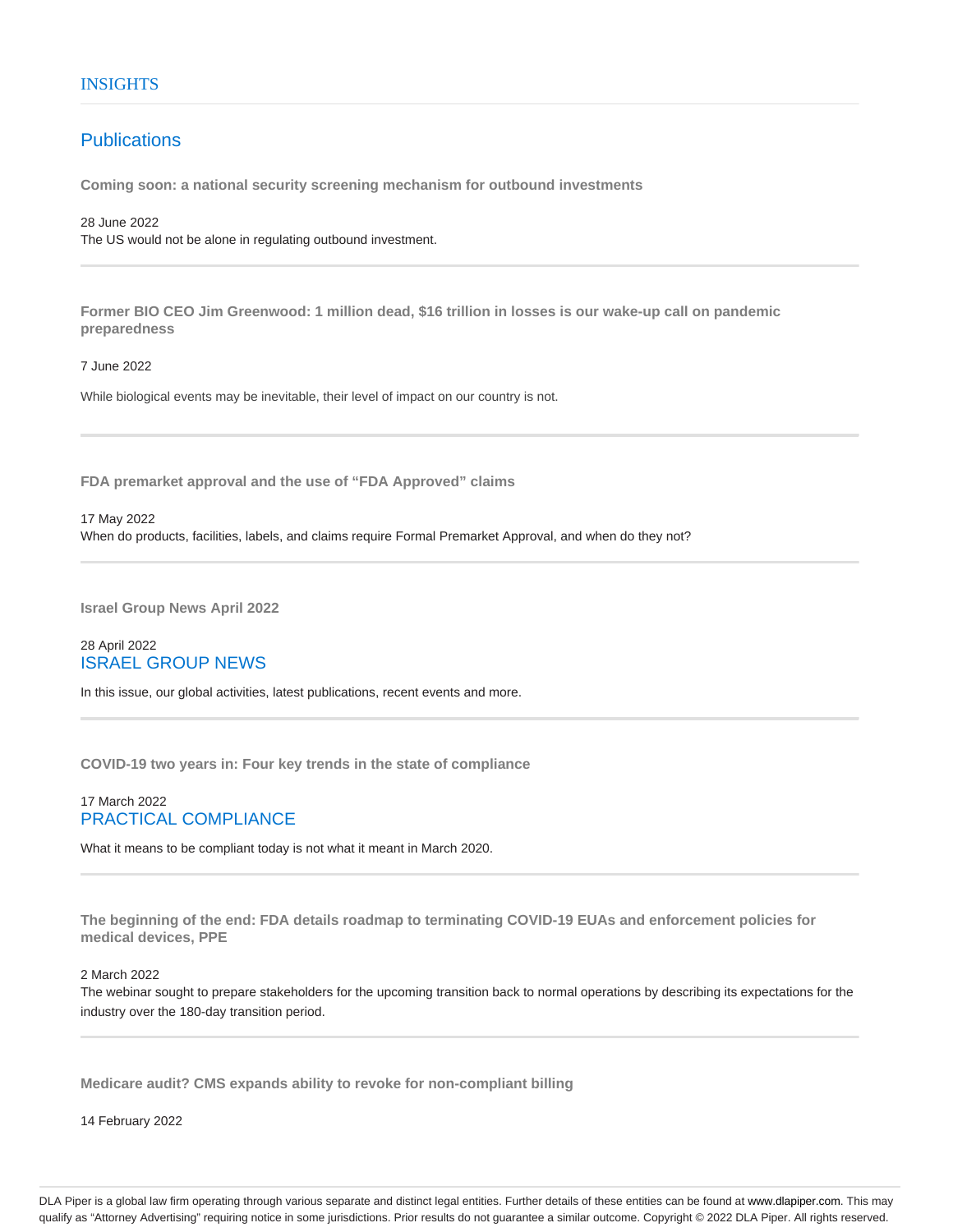**Telehealth's impact on low-income communities**

## 24 January 2022 AT THE INTERSECTION OF SCIENCE AND LAW PODCAST SERIES

Shared from our Beyond the Curve podcast series

Ray Williams and Kirsten Axelsen are joined by Dr. Benson Hsu of the University of South Dakota Sanford School of Medicine for a frank discussion on disparities to engaging with telehealth and ways to better serve low income communities. Originally recorded on March 3, 2021.

**Israel Group News January 2022**

24 January 2022 ISRAEL GROUP NEWS

In this issue, our global activities, latest publications, recent events and more.

**2022 – a busy year for privacy legislation has already started**

12 January 2022 Biometric privacy, cybersecurity standards and consumer protection are among the subjects of the bills.

**Supporting the health of your health system: 2022**

3 January 2022 Helping you tend to healthcare system wellness throughout the business life cycle.

**The crossroad of science and law**

## 16 December 2021 AT THE INTERSECTION OF SCIENCE AND LAW PODCAST SERIES

Lucas Przymusinski and Raymond Williams are joined by Michael King, Vice President and Associate General Counsel at Jazz Pharmaceuticals, to discuss the benefits of medical and science backgrounds when litigating matters for pharmaceutical and medical device companies.

**Third Circuit deepens circuit split on government's ability to dismiss qui tam complaints over relator's objection**

11 November 2021

When is the government entitled to dismiss a relator's complaint over the relator's objection? The split among the circuits deepens.

**Takeaways from the new USPS rule prohibiting the mailing of vape products**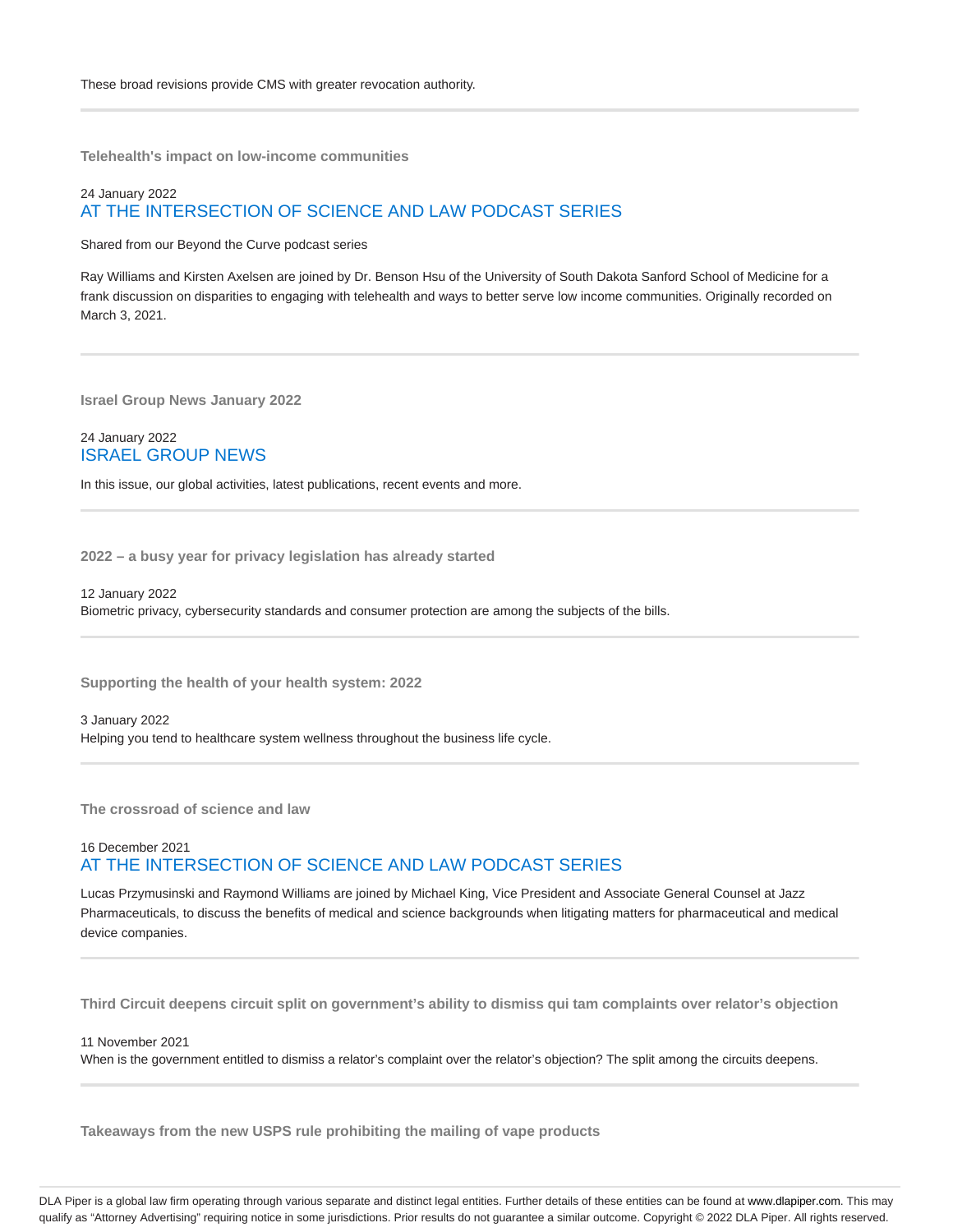**Food and Beverage News and Trends**

## 28 October 2021 FOOD AND BEVERAGE NEWS AND TRENDS

FDA announces initiative to improve children's diets; massive study finds using salt substitute is low-cost way to reduce stroke risk; onion recall expands.

**Israel Group News October 2021**

## 25 October 2021 ISRAEL GROUP NEWS

In this issue, our global activities, latest publications, recent events and more.

**Understanding AI and its use in drug discovery**

## 6 October 2021 AT THE INTERSECTION OF SCIENCE AND LAW PODCAST SERIES

DLA Piper partners Ellen Scordino and Susan Krumplitsch are joined by Duane Valz, General Counsel of Insitro, to discuss how machine learning is being used to generate and leverage data for the development of better medicines.

**FTC's Policy Statement on breach notifications in mobile health apps: a new, broad approach that may face legal challenge**

27 September 2021 The Policy Statement highlights the FTC's intention to step up enforcement consistent with these broad new interpretations.

**The global landscape of data privacy: Important points about new laws in three key jurisdictions**

## 21 September 2021 PRACTICAL COMPLIANCE

New data privacy requirements in three important jurisdictions – the European Union, China, and Brazil – with an emphasis on action steps for compliance officers.

**The Hidden Cost of Price Control Policies with Kirsten Axelsen**

#### 15 September 2021

An interview with Kirsten Axelsen about what would change in biopharma if price controls were implemented.

**President Biden announces new vaccination requirements – what private employers and federal contractors need**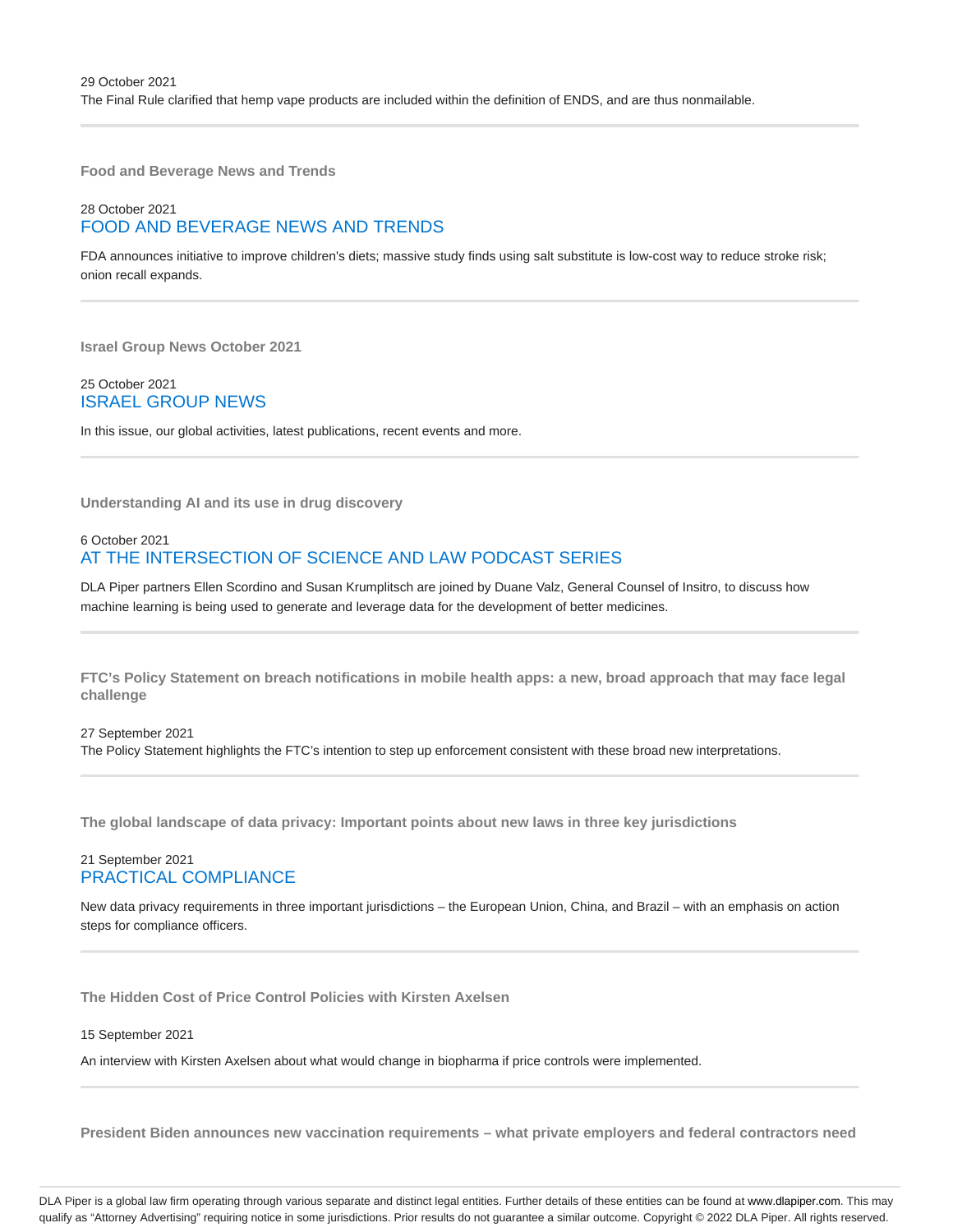**to know**

14 September 2021 Employers already struggling with a puzzling array of compliance challenges aimed at combating COVID-19 now face additional vaccination and testing requirements.

**Split Seventh Circuit lowers the bar for pleading a False Claims Act violation**

14 September 2021

Defendants are again at risk for False Claims Act liability for what appear to be mere breaches of contract or technical regulatory violations.

**mRNA Technology: A New Approach to Therapeutics**

## 8 September 2021 AT THE INTERSECTION OF SCIENCE AND LAW PODCAST SERIES

Dr. Lisa Haile talks with Dr. Kathy Fernando about the study of mRNA and how COVID-19 catalyzed its advancement.

**Seventh Circuit adopts objective reasonableness standard for False Claims Act liability**

1 September 2021 Key details and takeaways.

**Cybersecurity considerations for executives and boards of directors: How recent cyberattack trends and developments inform strategies for reducing cyber-risk**

23 August 2021

We review recent trends and costs associated with cyberattacks and analyze how organizations can implement strategies for reducing cyber-risk.

**Israel Group News August 2021**

## 16 August 2021 ISRAEL GROUP NEWS

In this issue, our global activities, latest publications, recent events and more.

**New workplace protections for medical cannabis patients in Puerto Rico**

12 August 2021 The new law creates a new protected category under Puerto Rico antidiscrimination laws.

**SCOTUS upholds the ACA: Next steps for employers**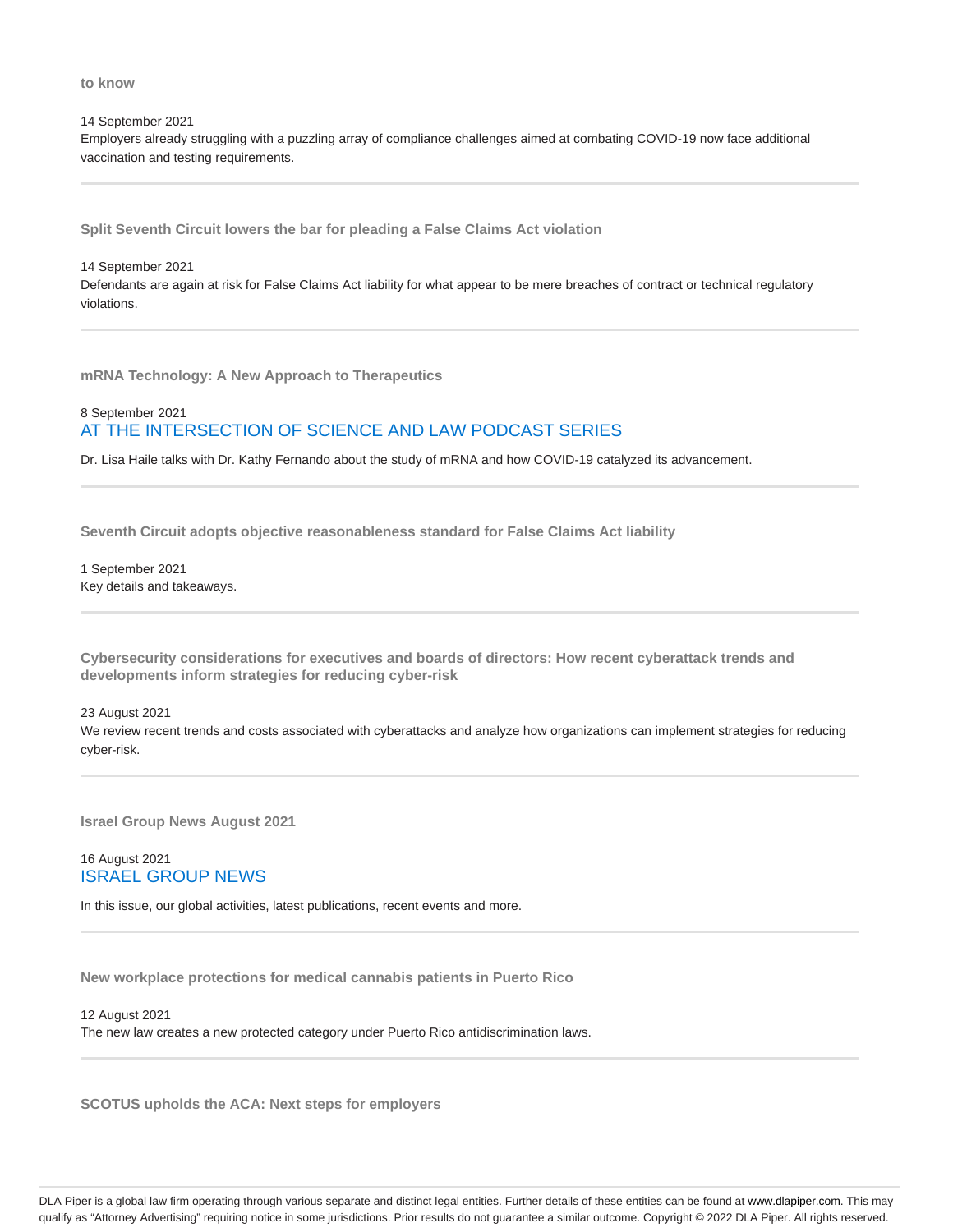#### 8 July 2021

All ACA provisions regarding the employer mandate for large employers continue in effect; in addition, ACA patient protection provisions have been expanded by the Consolidated Appropriations Act, 2021.

**Global corporate benchmarking group seeks inputs on corporate human rights standards**

22 June 2021 Comments are requested by June 25, 2021.

**Whatever your sector, ransomware attacks are changing how to think about platform security risk: Action steps**

14 June 2021 In an increasingly digitized economy, creating awareness of platform security risks is critical.

**FDA solicits public comment on adding list of device materials to certain medical device labels**

## 26 May 2021 The proposed change would apply to all medical devices that may be in contact with a patient long term.

**Israel Group News May 2021**

## 1 May 2021 ISRAEL GROUP NEWS

In this issue, our global activities, latest publications, recent events and more.

**FDA warning letters: More warnings and closer scrutiny of COVID-19 and vaping products**

#### 26 April 2021

A large percentage of warning letters concern adulterated, unapproved or misbranded products related to COVID-19, and e-cigarette companies continue to be in the agency's crosshairs for selling unapproved products.

**eSignature and ePayment News and Trends**

## 2 April 2021 ESIGNATURE AND EPAYMENT NEWS AND TRENDS

Continuing the digital transformation into 2021.

**Top employee benefits issues to watch**

31 March 2021 The top 10 issues likely to impact plan sponsors in 2021 and beyond.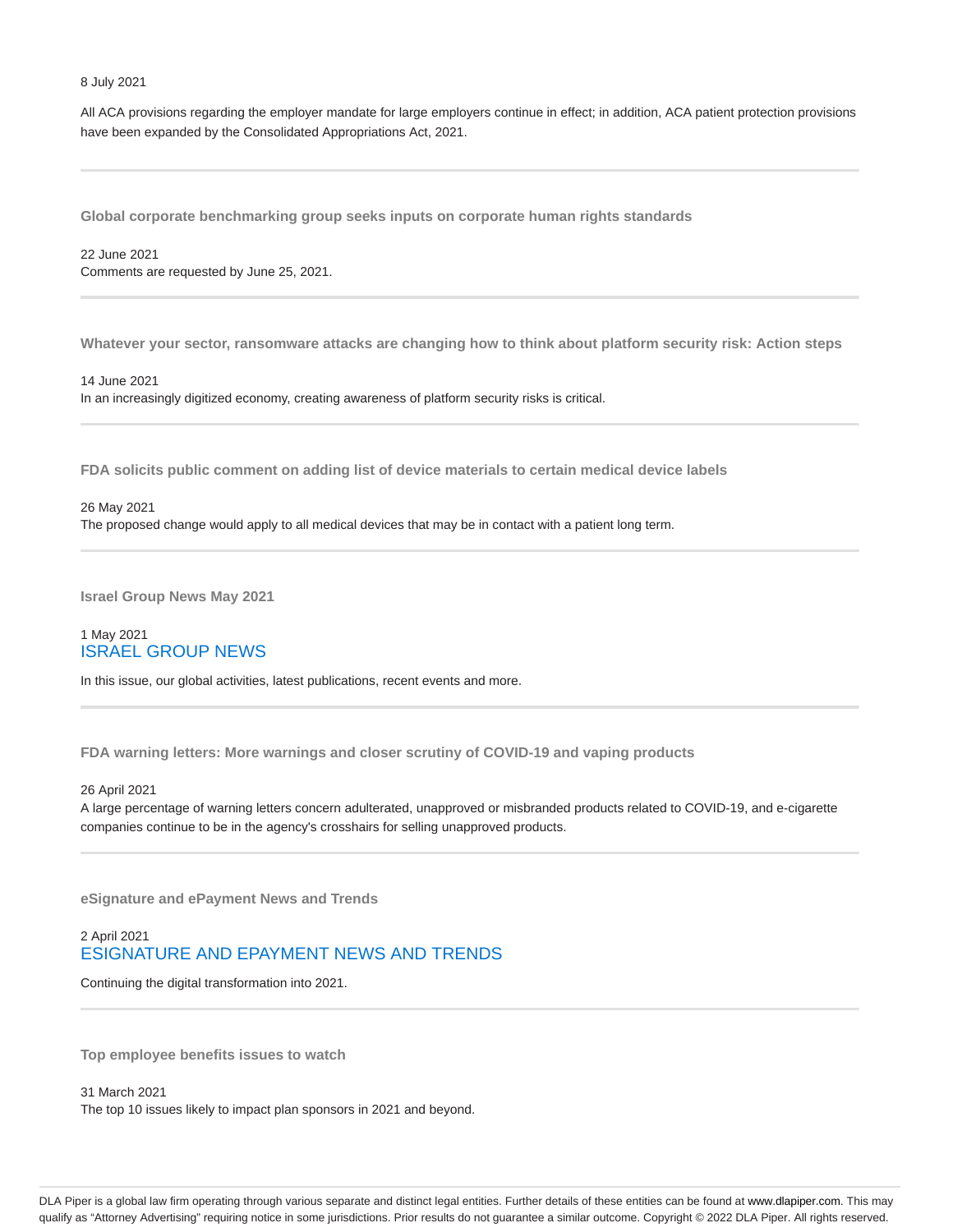**The Drivers of SPACs and Why They are Here to Stay**

## 4 March 2021 HEALTHCARE Q&A SERIES

At the DLA Piper 2021 Healthcare Leadership Conference, both Josh and Jeff will join a panel to discuss the latest developments in capital markets for healthcare companies including SPACs.

**Making Compliance Part of Your Business DNA**

## 2 March 2021 HEALTHCARE Q&A SERIES

At the DLA Piper 2021 Healthcare Leadership Conference, Charles will participate in the panel, What is an effective compliance program. This session will explore the shift in the federal government's approach to compliance program effectiveness and how new trends will impact organizational and enforcement efforts in the future.

**Legislators and regulators continue to support digital transformation**

26 February 2021 Endorsing the movement towards digital transformation.

**eSignature and ePayment News and Trends**

## 26 February 2021 ESIGNATURE AND EPAYMENT NEWS AND TRENDS

How legislatures and regulators endorse the movement towards digital transformation.

**Expectations for white collar enforcement under the Biden Administration**

18 February 2021 Six key areas where the Biden Administration may focus its enforcement efforts.

**Israel Group News January 2021**

19 January 2021 ISRAEL GROUP NEWS

In this issue, our global activities, latest publications, recent events and more.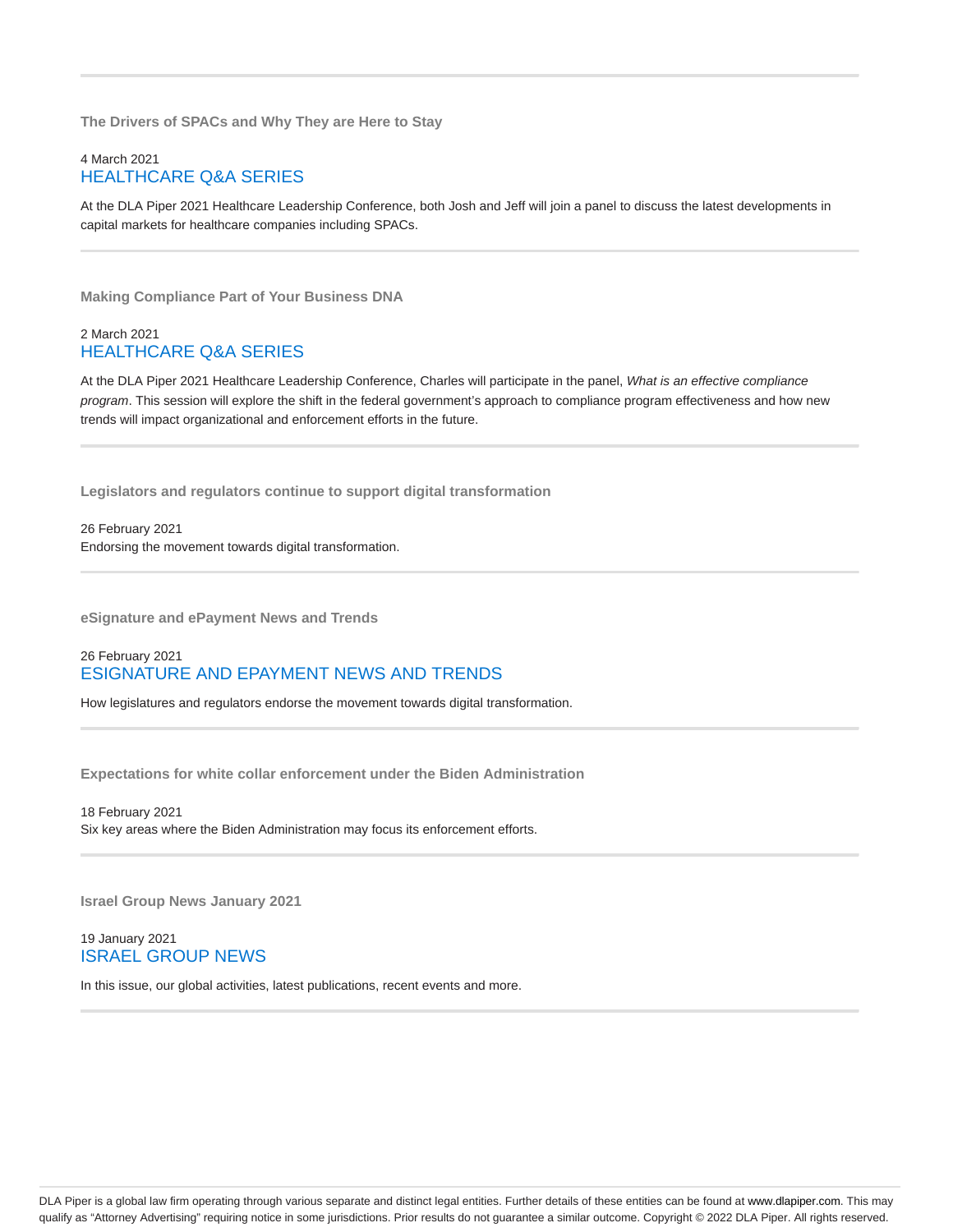**No Surprises Act creates new model for commercial payors and providers**

7 January 2021

The act contains consumer protection and transparency requirements that may fundamentally change health payor and provider operations.

**Supporting the health of your health system**

4 January 2021

Helping you tend to healthcare system wellness throughout the business life cycle.

**Senate approves bill eliminating antitrust exemption for health insurers**

29 December 2020 New antitrust compliance challenges for the health insurance industry.

**The EEOC breaks its silence on the COVID-19 vaccine**

22 December 2020

Some of the most important questions answered by the EEOC's guidance.

**When a threat actor strikes: Legal considerations and challenges in a ransomware attack**

#### 21 December 2020

Evidence suggests that having employees working remotely significantly increases the risk of a successful ransomware attack.

**Silver linings for FCA defendants in new HHS Working Group**

11 December 2020

The US Department of Health and Human Services is launching the Working Group to better protect taxpayer funds and deter "would-be fraudsters."

**FDA seeks feedback on industry best practices for medical device cybersecurity communications**

9 December 2020

The agency emphasizes the evolving responsibility of medical device manufacturers to promptly, clearly communicate cybersecurity issues to patients and healthcare providers.

**Practical Compliance**

## 8 December 2020 PRACTICAL COMPLIANCE

Q4 2020: Spotlight on real estate COVID-19 compliance.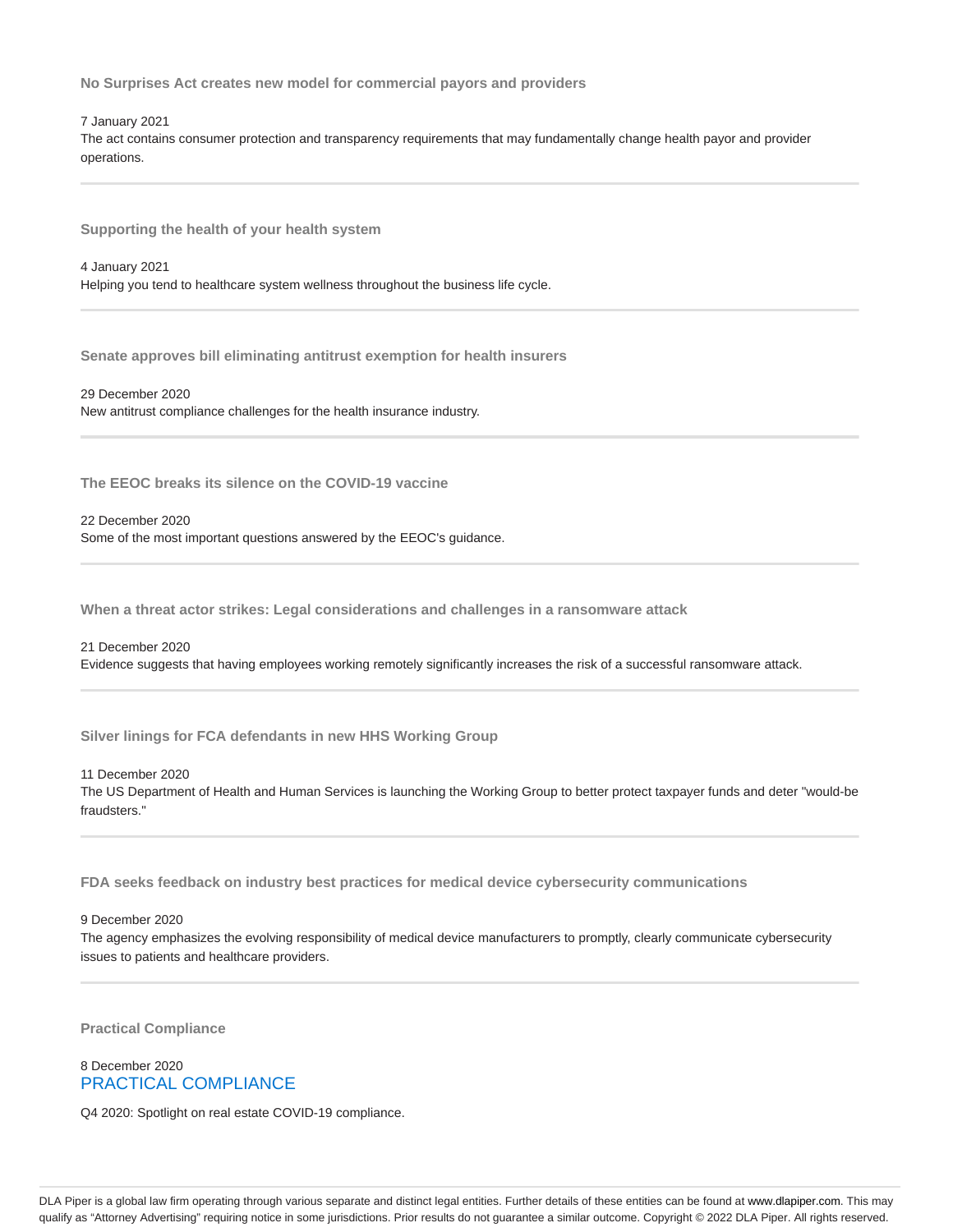**CMS, OIG finalize Stark and AKS overhaul – paving the way for value-based care**

25 November 2020

We highlight some of the most important ways in which HHS followed through on its ideas from 2019, as well as the instances where they pivoted in reaction to public comments.

**HHS-OIG issues alert warning pharmaceutical and device manufacturers about the kickback risks of speaker programs**

24 November 2020 Key details and takeaways.

**The US Hemp Production Handbook**

4 November 2020 A concise, high-level overview for businesses that are currently or are considering operating in this growing market.

**Israel Group News October 2020**

## 7 October 2020 ISRAEL GROUP NEWS

In this issue, our global activities, latest publications, recent events and more.

**California on the verge of instituting new deidentification requirements, broader research exemptions for health data**

23 September 2020 AB 713 has an emergency clause that means it will go into immediate effect once the governor signs it.

**Four years later, federal court upholds convictions but harshly criticizes off-label prosecutions**

23 September 2020

The decision will likely draw attention both in the First Circuit and beyond.

**PREP Act immunity: federal courts weigh in**

4 September 2020

The decisions suggest PREP Act immunity may apply broadly to manufacturers but may be more limited for hospitals, nursing homes, healthcare providers and others.

**Food and Beverage News and Trends**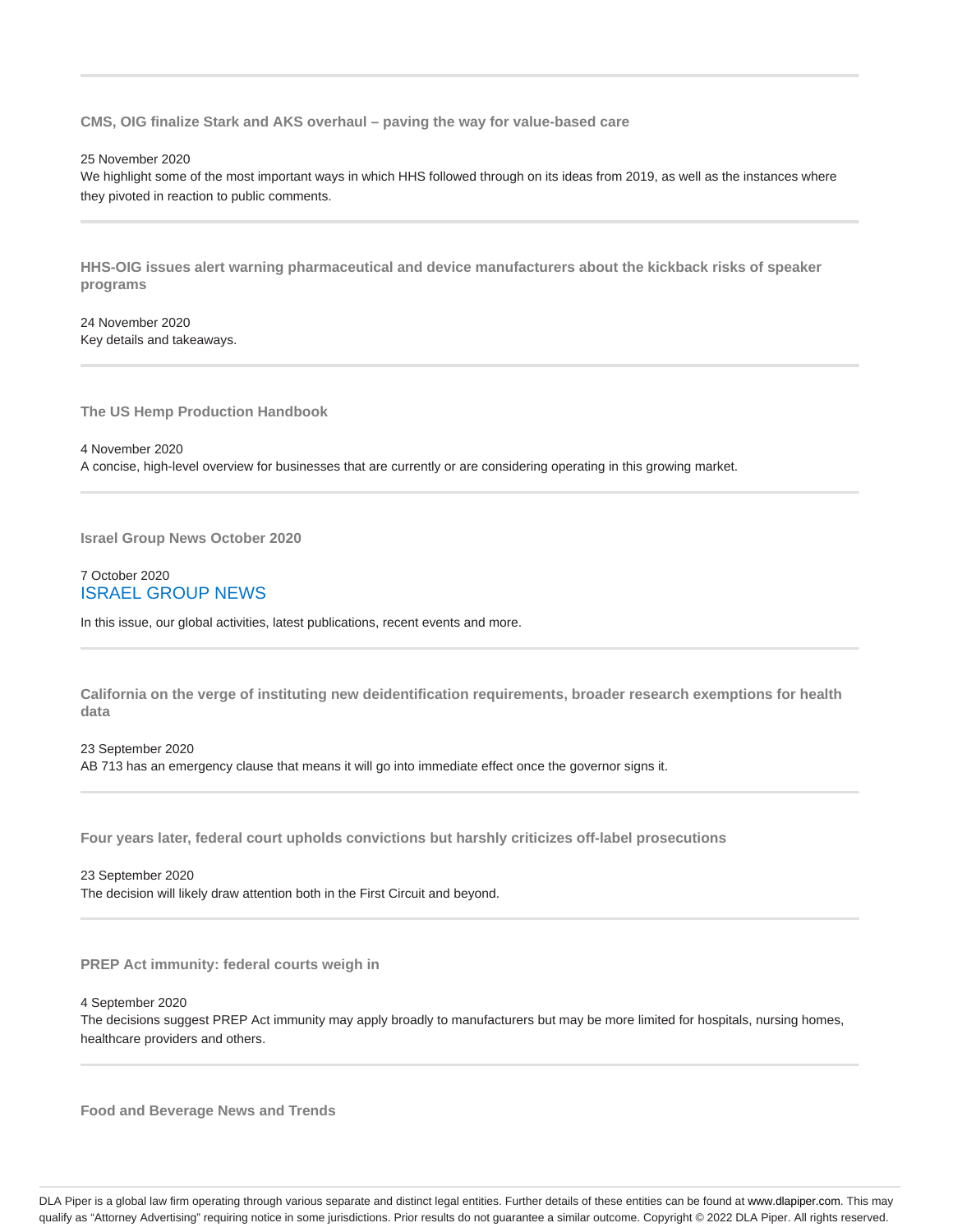## 10 August 2020 FOOD AND BEVERAGE NEWS AND TRENDS

FDA announces new food safety blueprint, plus cell-cultured meat, bioengineered foods, soda, onions and a white candy bar, a court says, is white.

**Highlights from the Medicare Physician Fee Schedule proposal for CY 2021: Remote physiologic monitoring clarity, telehealth expansion, drug and vaccine pricing and more**

#### 10 August 2020

CMS is proposing that certain policy changes implemented on a temporary basis during the present public health emergency be carried forward permanently.

**For the healthcare industry, seeking to incentivize restocking of elective surgery supplies may lead to civil and criminal risk**

6 August 2020 Discounts and incentives may have unforeseen consequences under certain federal anti-bribery laws.

**The US-Mexico-Canada Agreement: A summary of changes in Mexico's laws**

#### 6 August 2020

Mexico makes sweeping changes to an array of laws.

**New Executive Order forecasts permanent telehealth funding changes**

#### 5 August 2020

The Order implies a possible mechanism for making telehealth changes in spite of statutory confines and signals to Congress to take further action to permanently expand telehealth access in the Medicare program.

**eSignature and ePayment News and Trends**

## 30 July 2020 ESIGNATURE AND EPAYMENT NEWS AND TRENDS

OCC says national banks may provide cryptocurrency custody services – plus latest legal, regulatory and case law developments

**HHS extends COVID-19 public health emergency declaration, preserving major Medicare changes (for now)**

27 July 2020

The PHE declaration is an important prerequisite for certain major emergency measures the government has deployed to help address the pandemic.

**Lessons learned about autonomous AI: Finding a safe, efficacious and ethical path through the development process**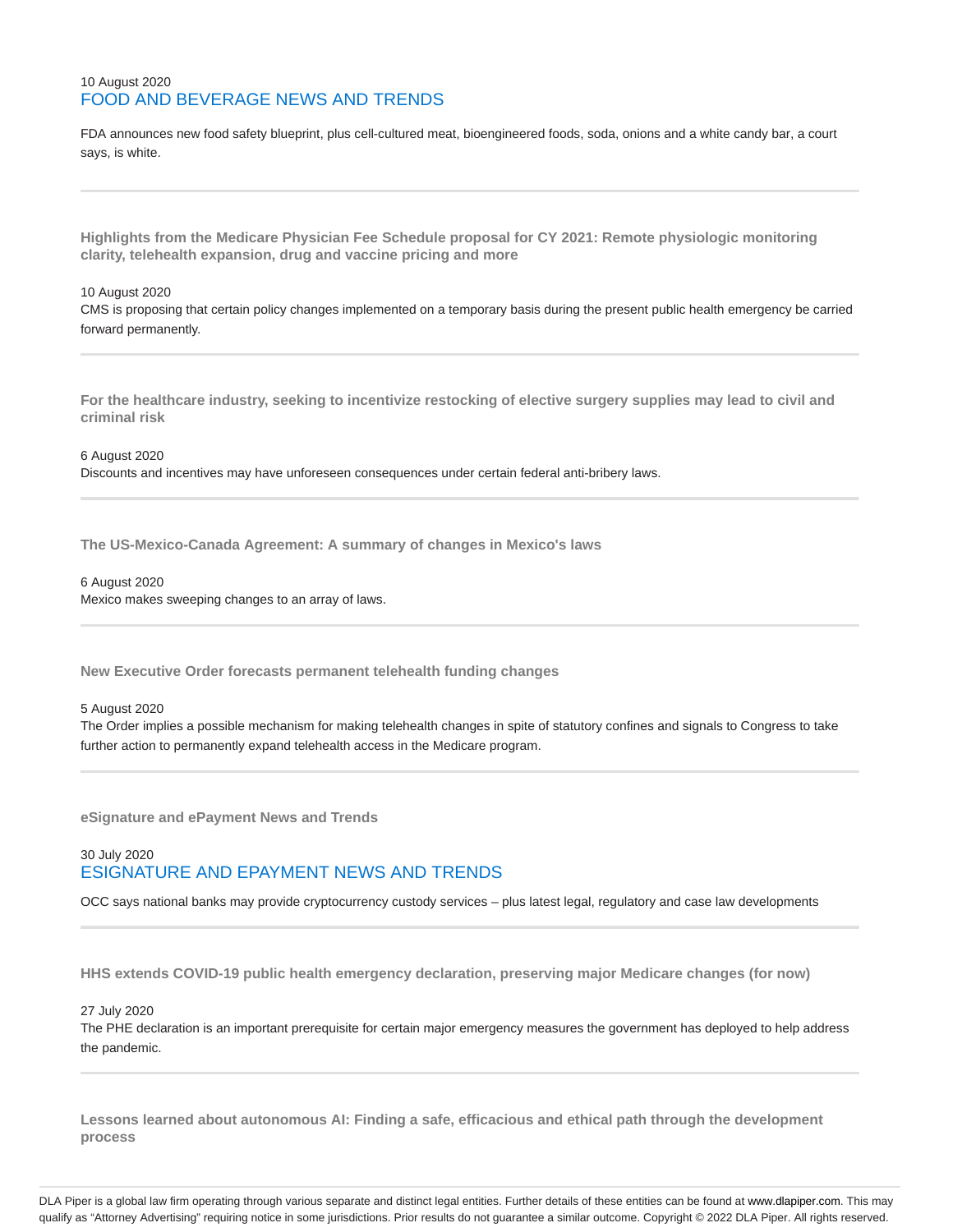**Momentum builds for permanent expansions in federal telehealth policy**

#### 21 July 2020

Recent legislative proposals and administrative initiatives suggest that the federal government may be moving to make permanent certain emergency fixes to the telehealth regulatory landscape.

**Congress continues to signal interest in long-term telehealth**

#### 14 July 2020

Recent statements and proposals from members of Congress and state governments showing how interest in telehealth services generated by the pandemic may lead to lasting policy changes.

**Digital health: Connecting patients and services in a COVID-19 world**

#### 13 July 2020

Telehealth technologies have emerged as a powerful tool to connect patients with vital services while reducing in-person interactions that can spread the virus.

**Israel Group News July 2020**

## 8 July 2020 ISRAEL GROUP NEWS

In this issue, our global activities, latest publications, recent events and more.

**The legal challenges facing the vaping industry in the EU/UK and the US: An overview and a look ahead**

7 July 2020 Notes as the industry matures.

**CMS proposed rule aims to encourage value based purchasing for drugs, now open for comment**

6 July 2020

The rule is intended to spur the development of contractual arrangements between insurers and biopharma companies that rely on the observed value from medicines in exchange for payment.

**eSignature and ePayment News and Trends**

2 July 2020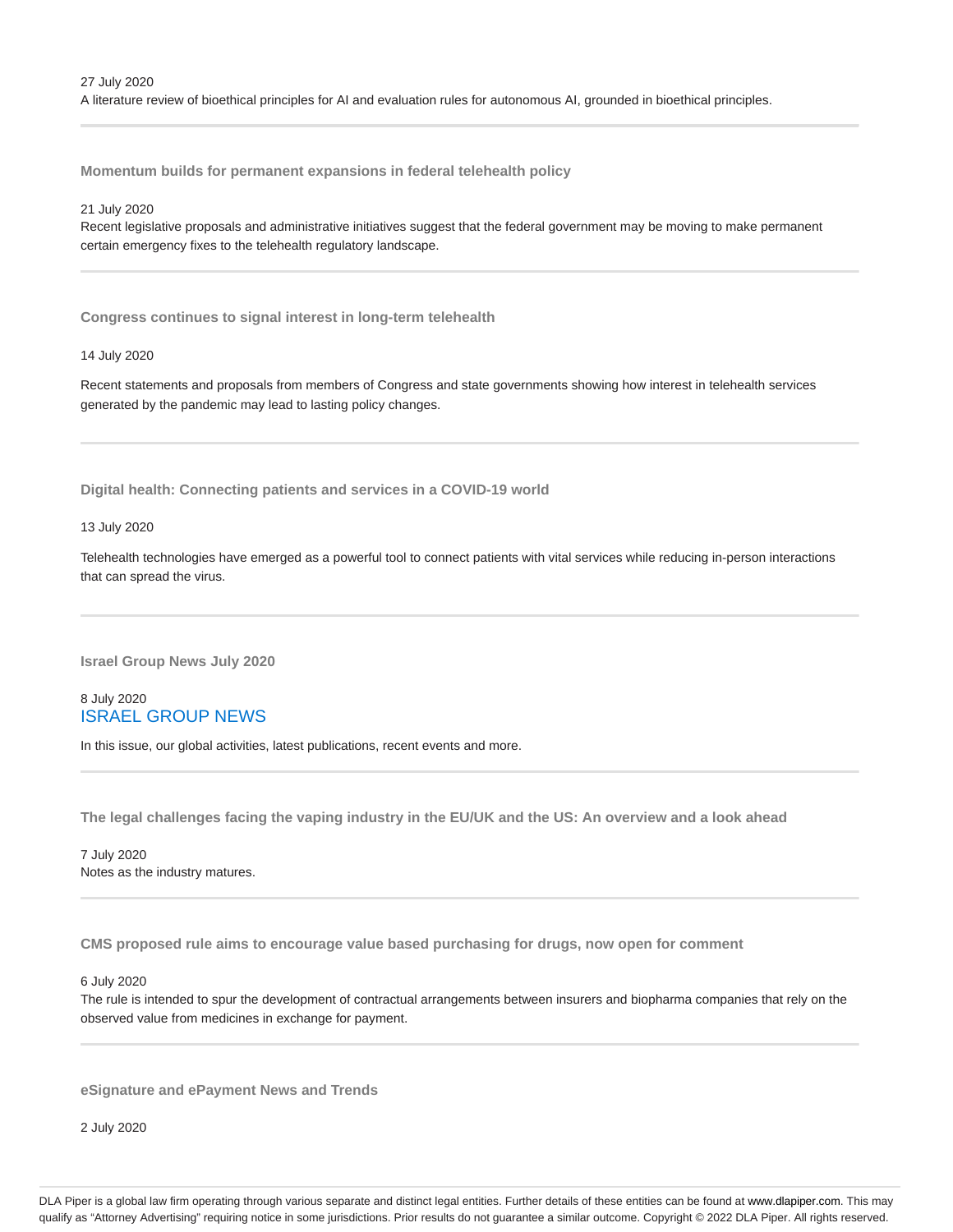## ESIGNATURE AND EPAYMENT NEWS AND TRENDS

Honoring National ESIGN Day – plus latest legal, regulatory and case law developments

**Avoid misclassification quagmires by understanding differences between contractors and employees**

#### 23 APR 2018

Classification missteps can translate to significant legal and economic risk for businesses, and workers who are not properly classified also face negative consequences.

**Precarious steps: patent eligibility for healthcare IT**

#### 26 SEP 2016

Three recent Federal Circuit decisions, along with new updates from the USPTO, offer guidance on which steps to take in patenting healthcare IT-related inventions.

**Stop them in their tracks: key points in seeking a preliminary injunction against medical device infringers**

#### 22 SEP 2016

Three considerations to bear in mind when bringing or defending a preliminary injunction motion in a medical device infringement case.

**Is your cybersecurity upgrade FDA reportable?**

28 SEP 2016

Draft guidance lends insight into the way the FDA may apply existing postmarket regulatory requirements to evolving cybersecurityrelated technological issues.

**Cybersecurity: past is prologue**

29 MAR 2016

During 2016, we will likely see another increase in cyberattacks, and we will see cybersecurity being taken more seriously by its potential victims.

**Supreme Court Corner: Q1 2016**

29 MAR 2016 Two cases to watch.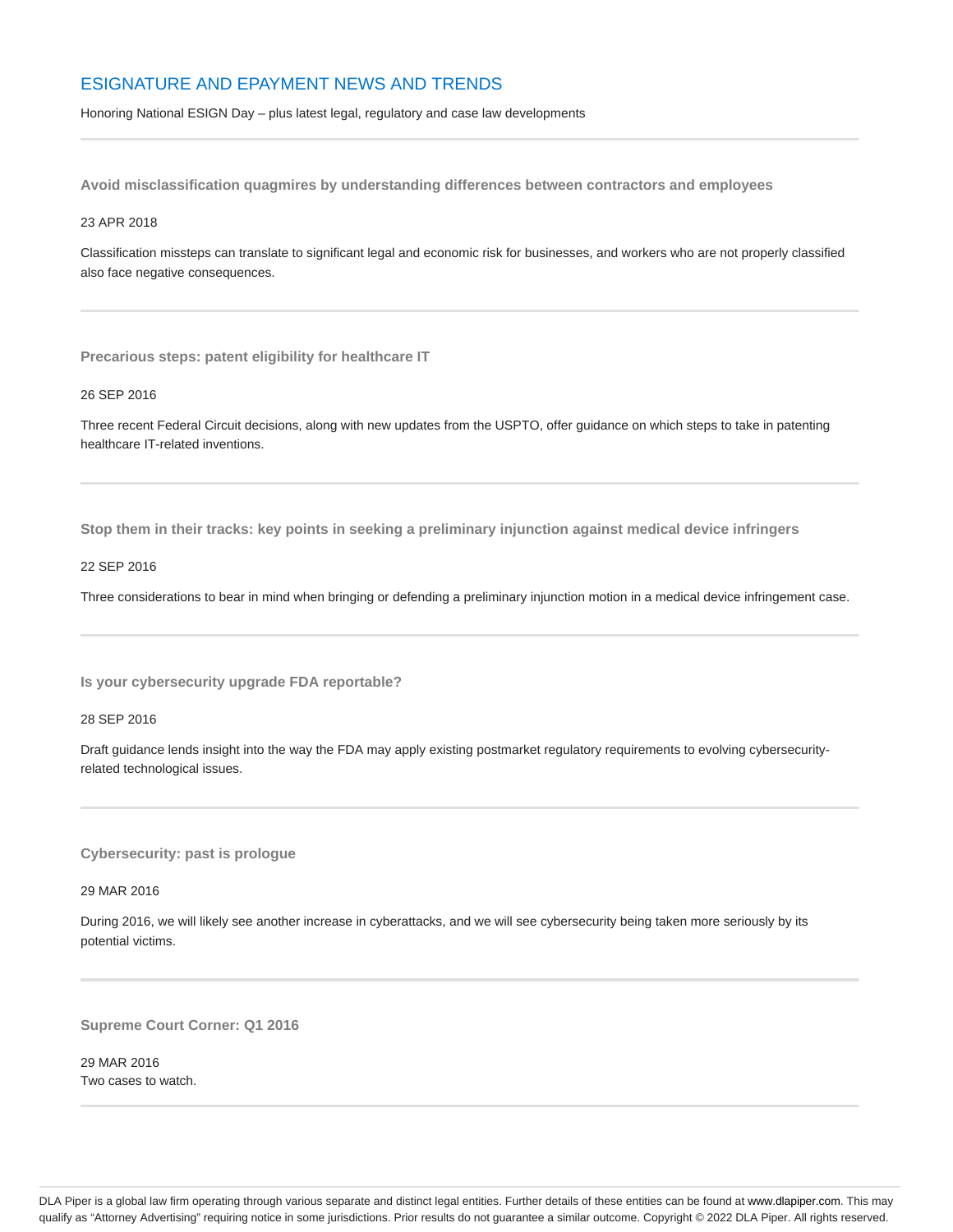**Intellectual Property and Technology News (United States), Issue 23, Q3 2014**

## 10 SEP 2014 INTELLECTUAL PROPERTY AND TECHNOLOGY NEWS

Our Intellectual Property and Technology News reports on worldwide developments in IP and technology law, offering perspectives, analysis and visionary ideas.

**Substitution allowed? State biosimilars laws are evolving**

## 10 SEP 2014 Biosimilar products have not yet reached the US market, but debates on the laws and regulations that will govern them have been raging for some time

**Supreme Court Corner - Q3 2014**

10 SEP 2014 A review of cases relevant to IPT decided or argued before the Court during Q3

**Public-Private Partnerships in Puerto Rico**

#### 21 MAR 2017

For those considering participating in P3s in Puerto Rico, this handbook summarizes the applicable legal framework and discusses why Puerto Rico is a favorable jurisdiction for entering into P3s.

**Universal Health Services: contractors take note − Supreme Court approves implied certification theory of False Claims Act liability**

22 JUN 2016

The Court's recognition of "implied certification" theory resolves a circuit split in favor of a more expansive view of the Act.

**DLA Piper's Guide to Restructuring Issues for Not-For-Profit Companies and Their Directors**

29 OCT 2015

Understanding the financial challenges in preserving an NFP and its mission

**Wellness innovators take note: FDA reveals risk-based approaches to the regulation of health IT and mobile medical apps**

#### 2 FEB 2015

With these draft guidance documents, FDA indicates it will not take enforcement action in connection with low-risk general wellness products and establishes a new risk-based approach to medical device accessories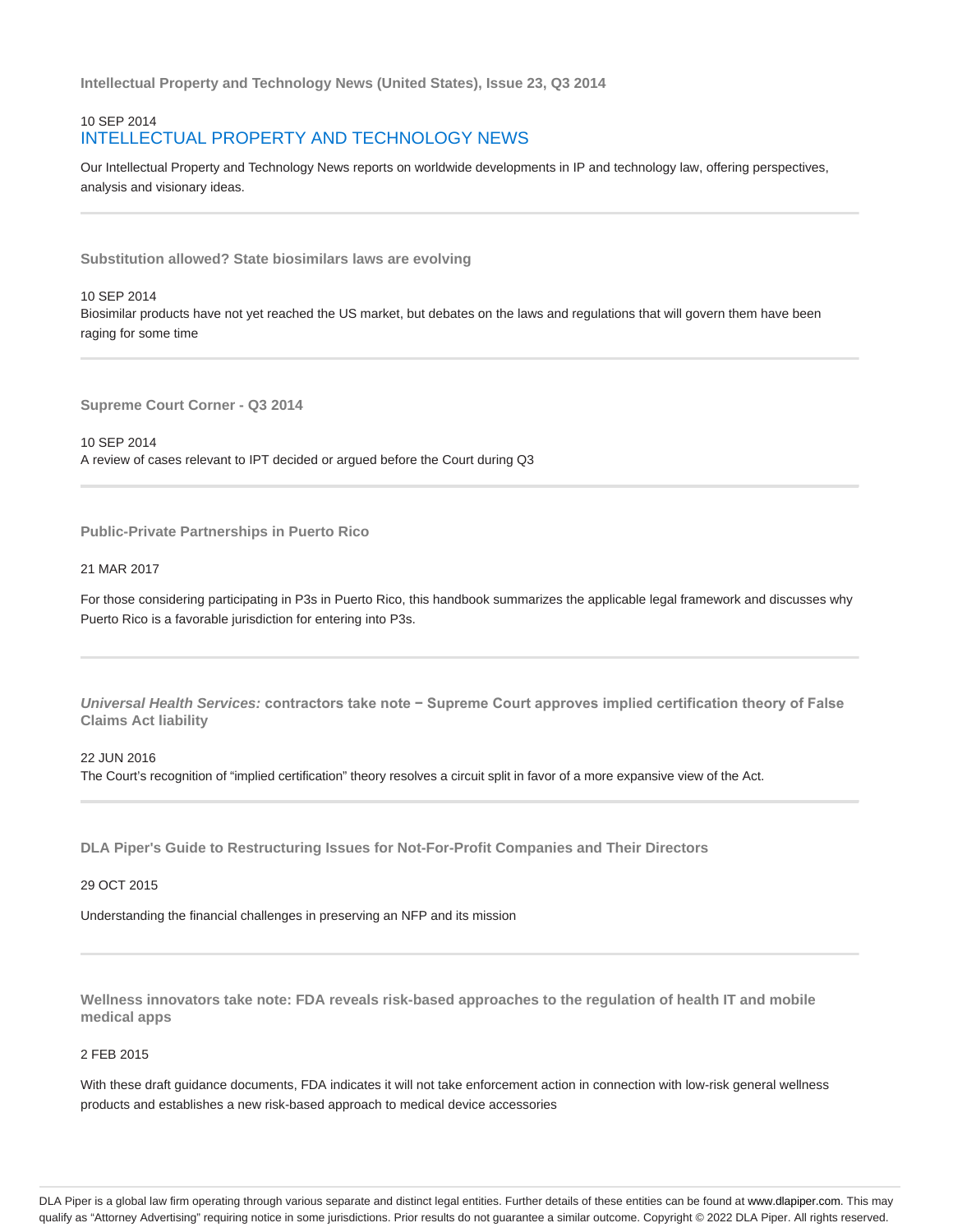**FDA's new menu labeling and vending machine requirements: 10 key answers for food businesses**

#### 2 DEC 2014

The new requirements apply nationwide and preempt existing state laws

**Big or small, it's all hardball: merger enforcement actions below the HSR threshold ˗ top ten tips in non-reportable transactions**

#### 23 JUN 2014

No anti-competitive deal is immune from challenge, even if it is small - 10 important points to keep in mind in M&A transactions

**First Lady and nutrition: USDA and FDA propose sweeping food labeling and marketing regulations**

#### 27 FEB 2014

Today, First Lady Michelle Obama and the Food and Drug Administration released two long-awaited proposed regulations that would for the first time in 20 years make significant changes to the nutrition information found on food and dietary supplement labels.

**Offering healthcare solutions at consumers' fingertips? What you should know about FDA regulation of mobile medical apps**

#### 10 OCT 2013

**Food safety from farm to fork: FDA publishes proposed rules aiming to ensure the safety and security of the food supply**

#### 24 JAN 2013

The proposed rules lay the foundation of the prevention-based, modern food safety system envisioned in the FSMA and have wide-ranging effects on many industries, including every link in the global food supply chain.

**Revenue pressure climbs for skilled nursing facilities − what does this mean for healthcare REITs?**

#### 3 JUN 2015

Healthcare REITs must be mindful of the challenges they may face due to changes in the healthcare environment

## **FVFNTS**

## Previous

**2022 Health Datapalooza and National Health Policy Conference**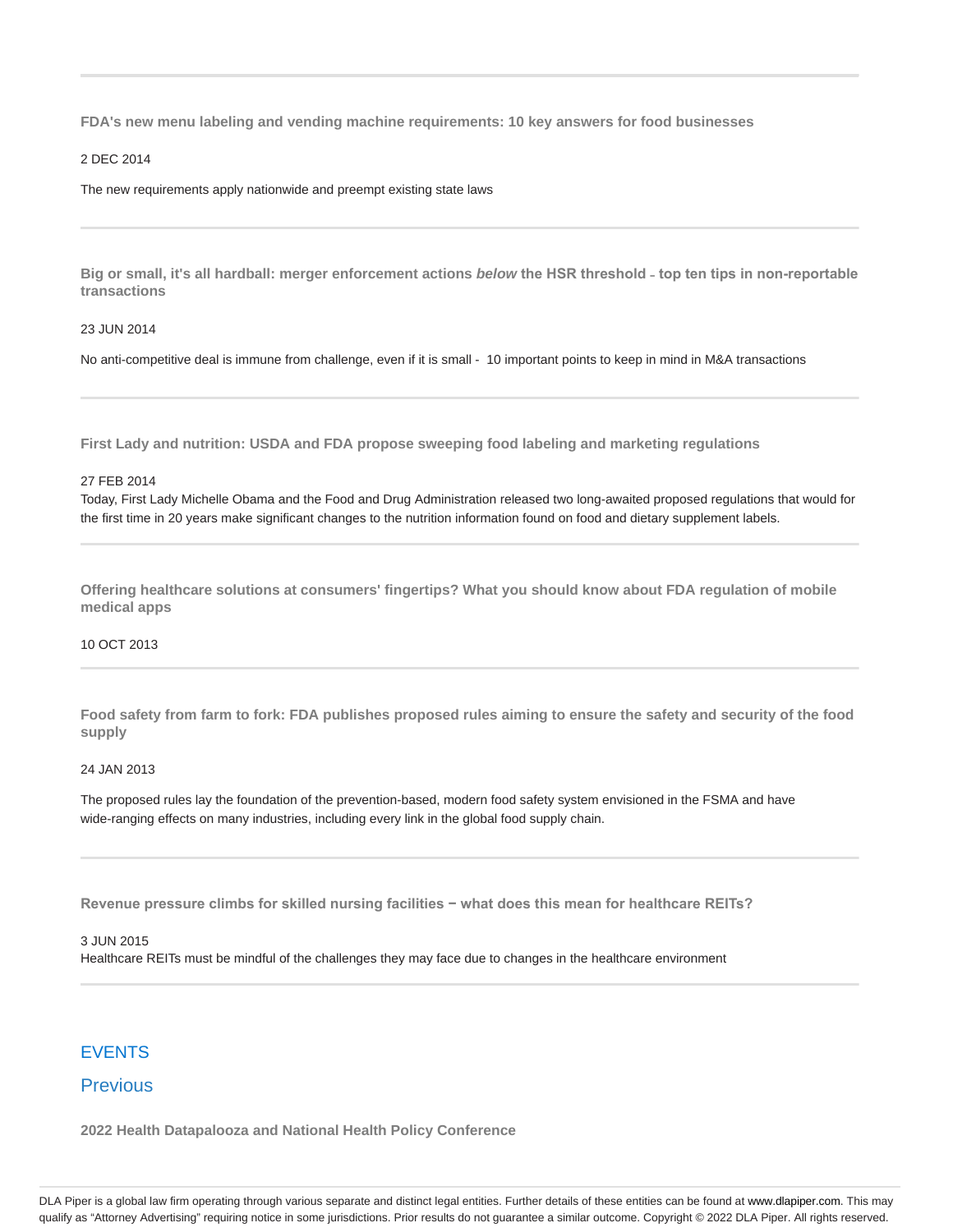5 April 2022 | 10:45 ET Webinar

**OSHA's new vaccination and testing ETS: Key requirements and action steps for employers**

12 November 2021 | 12:00 - 1:00 EST **Webinar** 

**US employment law update**

12 October 2021 | 1:00 – 2:00 ET Webinar

**False Claims and Qui Tam Summit for Life Sciences and Healthcare**

24 September 2021 **Webinar** 

**The FCA and nursing homes: A target before and after the pandemic**

24 March 2021 **Webinar** 

**2021 Healthcare Leadership Conference: Day 4 - Path to restructuring and recovery**

11 March 2021 | 12:00 PM - 3:30 PM ET 2021 HEALTHCARE LEADERSHIP CONFERENCE

**2021 Healthcare Leadership Conference: Day 3 - Washington roundtable**

10 March 2021 | 12:00 PM - 3:30 PM ET 2021 HEALTHCARE LEADERSHIP CONFERENCE

**2021 Healthcare Leadership Conference: Day 2 - Unlocking innovation and collaboration through digital health and technology**

9 March 2021 | 12:00 PM - 3:30 PM ET 2021 HEALTHCARE LEADERSHIP CONFERENCE

**2021 Healthcare Leadership Conference: Day 1 - The dealmakers, the visionaries and the advocates**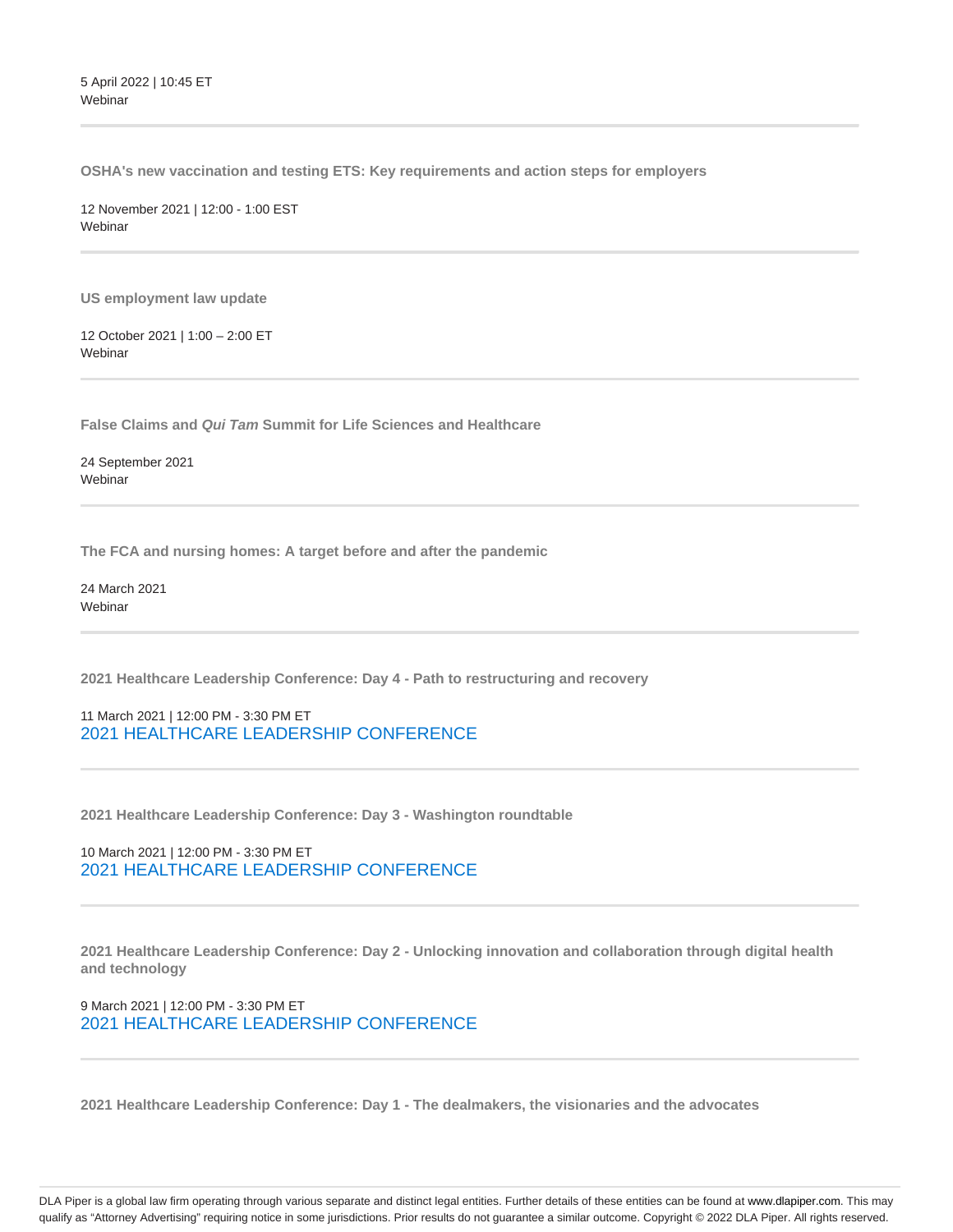## 8 March 2021 | 12:00 PM - 3:30 PM ET 2021 HEALTHCARE LEADERSHIP CONFERENCE

**The changing business and legal landscape: Key considerations for companies in 2021**

5 March 2021 | 1:00 – 2:30 ET Webinar

**Communication and information sharing in support of healthcare for vulnerable populations**

22 February 2021 **Webinar** 

**Building a vaccination plan: Key considerations for businesses**

18 February 2021 | 9:00 - 10:00 PT **Webinar** 

**How technology is impacting healthcare delivery in a COVID-19 world**

13 January 2021 | 1:00 - 2:00 EST Webinar

**The US Election and the Race for a Vaccine: A Roundtable Discussion with Gregory Zuckerman**

21 December 2020 Webinar

**2020 BioHealth Capital Region Virtual Forum**

19 October 2020 | 4:30 - 5:00 EDT Webinar

**BRG Healthcare Restructuring Conference**

12-13 October 2020 New York

**Health tech market midst and post COVID-19**

14 September 2020 Webinar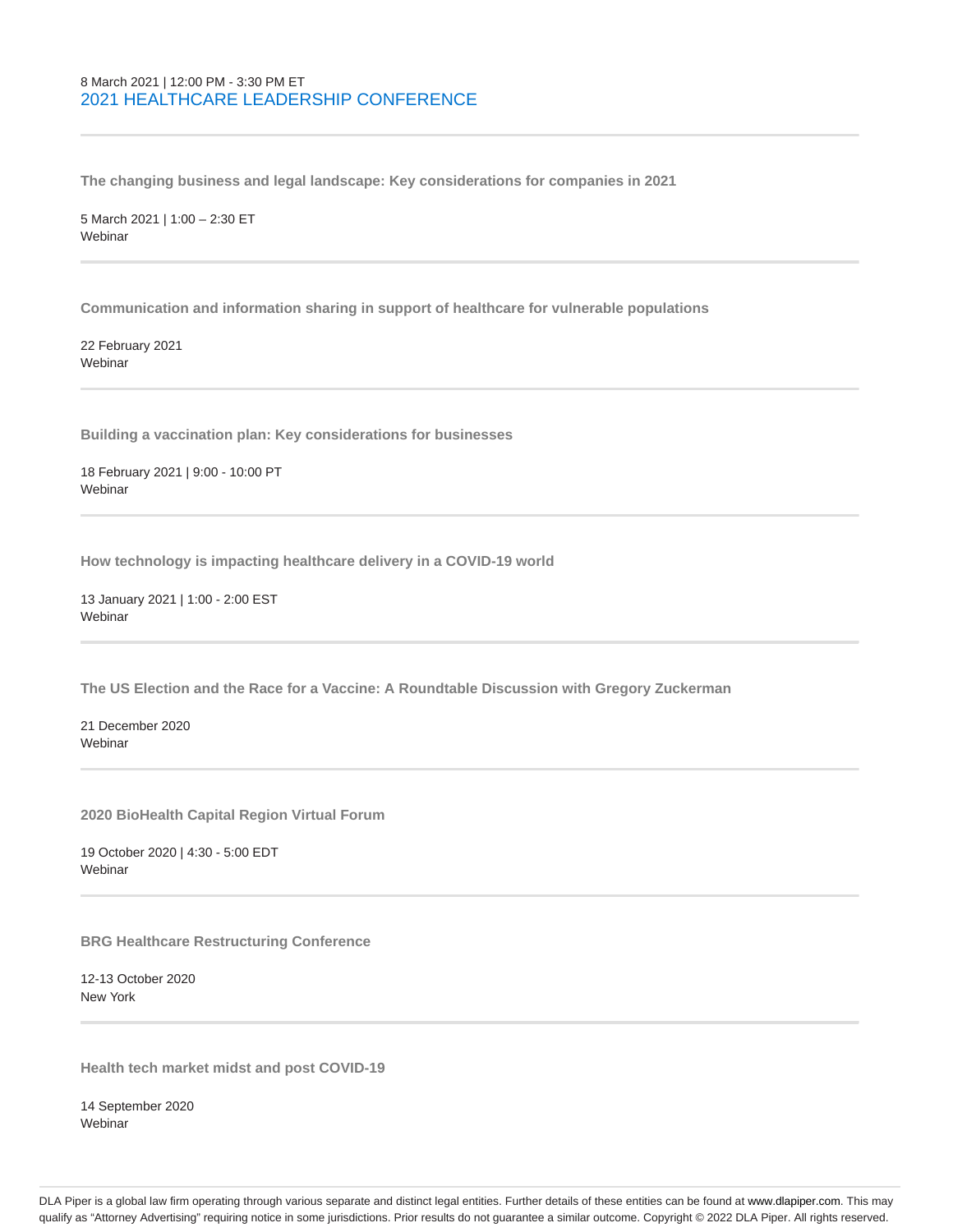**Considerations for drug pricing and demonstrating value in a post-pandemic environment**

5 August 2020 | 12:00 – 1:00 ET Webinar

## **NEWS**

**DLA Piper lawyers and practices ranked in latest edition of The Legal 500**

15 June 2022

DLA Piper announced today that the firm received 52 firm rankings and 273 lawyers were featured in The Legal 500 United States 2022 guide.

**DLA Piper partner Jessica Wilson named a Law360 Life Sciences Rising Star**

14 June 2022

DLA Piper is pleased to announce that partner Jessica Wilson has been named a 2022 Law360 Life Sciences Rising Star.

**DLA Piper continues expansion of its Regulatory and Government Affairs practice with David Kopans in Washington, DC**

6 May 2022

DLA Piper has added nationally regarded healthcare regulatory partner David Kopans in its Washington, DC office.

**Bethany Hills joins DLA Piper's FDA Regulatory practice in New York**

3 May 2022

DLA Piper continues the growth of its FDA Regulatory group with the arrival of Bethany Hills as a partner in the firm's New York office. Hills will join as vice chair of the FDA practice, working with co-chairs Geoff Levitt and Stefanie Fogel to support their rapid expansion of DLA Piper's FDA regulatory capabilities.

**DLA Piper named a top three law firm for private equity deal volume by PitchBook**

8 March 2022

DLA Piper is pleased to announce that the firm ranked among the top three most active law firms for global private equity deal volume in the past year, according to PitchBook's 2021 global league tables report.

**DLA Piper advises mPulse Mobile in growth investment from PSG**

20 January 2022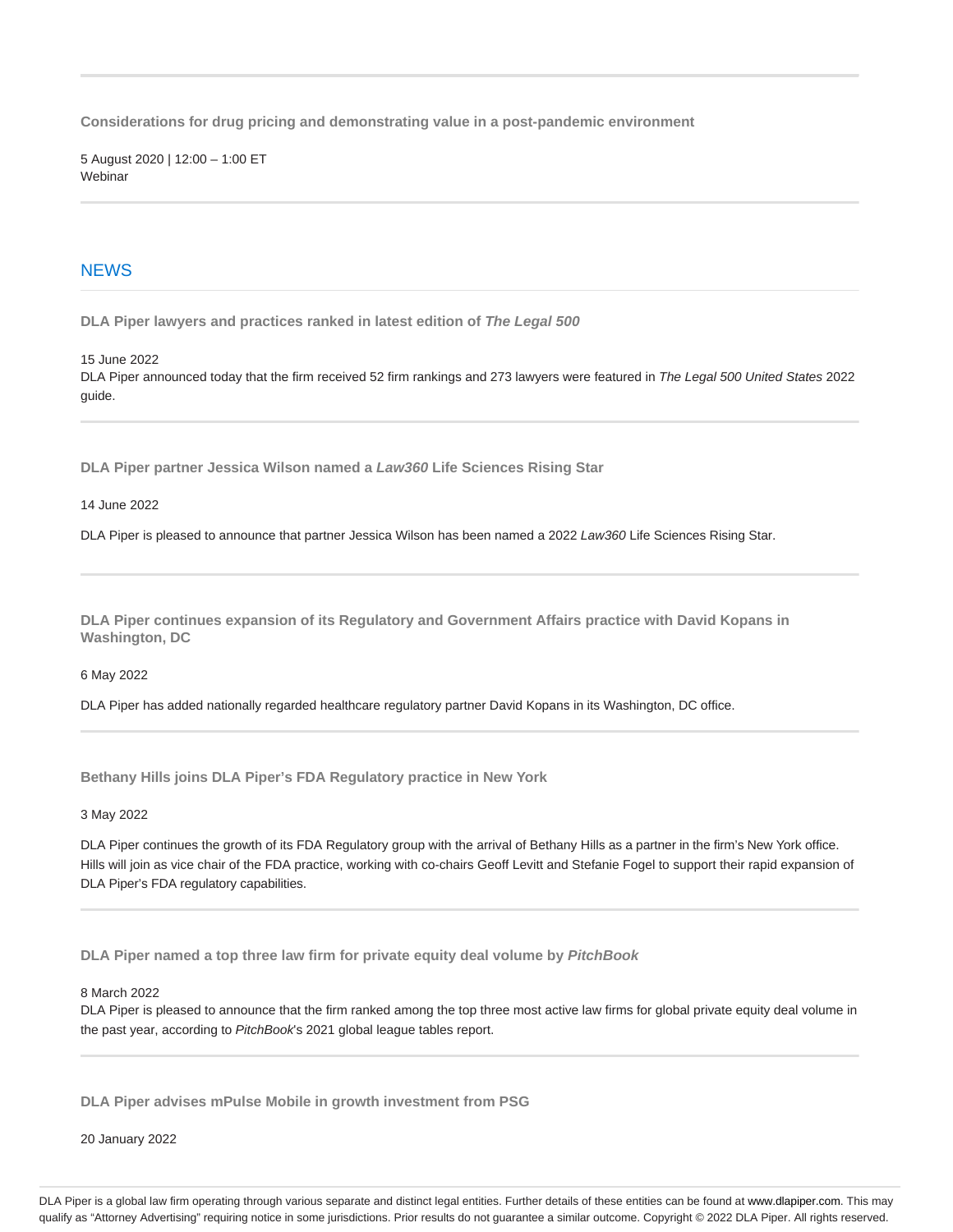DLA Piper represented mPulse Mobile, a leader in conversational AI and digital engagement solutions for the healthcare industry, in a growth investment from PSG, a leading growth equity firm partnering with middle-market software and technology-enabled services companies.

**Christopher Halliday joins DLA Piper's Patent Prosecution practice and Life Sciences sector in Philadelphia**

#### 18 January 2022

DLA Piper announced today that Christopher Halliday has joined the firm's Patent Prosecution practice and Life Sciences sector as a partner in Philadelphia.

**DLA Piper advises Pack4U in its acquisition of Catalyst Healthcare**

18 January 2022

DLA Piper represented Pack4U, a connected health services company, in its acquisition of leading pharmacy technology company Catalyst Healthcare.

**DLA Piper joins with Duke, Mayo Clinic, UC Berkeley to launch innovative AI collaboration**

21 December 2021

DLA Piper has joined with the Duke Institute for Health Innovation, the Mayo Clinic and UC Berkeley, among others, to launch an innovative collaboration designed to build an understanding of the AI software market and allow for its safe and responsible deployment, including of machine learning algorithms.

**Campos Mello Advogados announces four new partners**

8 December 2021

DLA Piper announced today the addition of four new partners at Campos Mello Advogados (CMA), which has a cooperation agreement with DLA Piper.

**DLA Piper partners Jeff Baglio and Erin Gibson named to San Diego Business Journal's 2021 Leaders in Law list**

15 November 2021

DLA Piper is pleased to announce that partners Jeff Baglio and Erin Gibson have been named to the San Diego Business Journals 2021 Leaders in Law list.

**Ardith Bronson, Isabel De Obaldia and Rebecca Jones McKnight named to The American Lawyer's list of 2021 South Trailblazers**

#### 4 October 2021

DLA Piper is pleased to announce that Ardith Bronson, Irma Isabel De Obaldia and Rebecca Jones McKnight have been named to The American Lawyer's inaugural list of South Trailblazers. The list recognizes professionals in the South "who have moved the needle in the legal industry."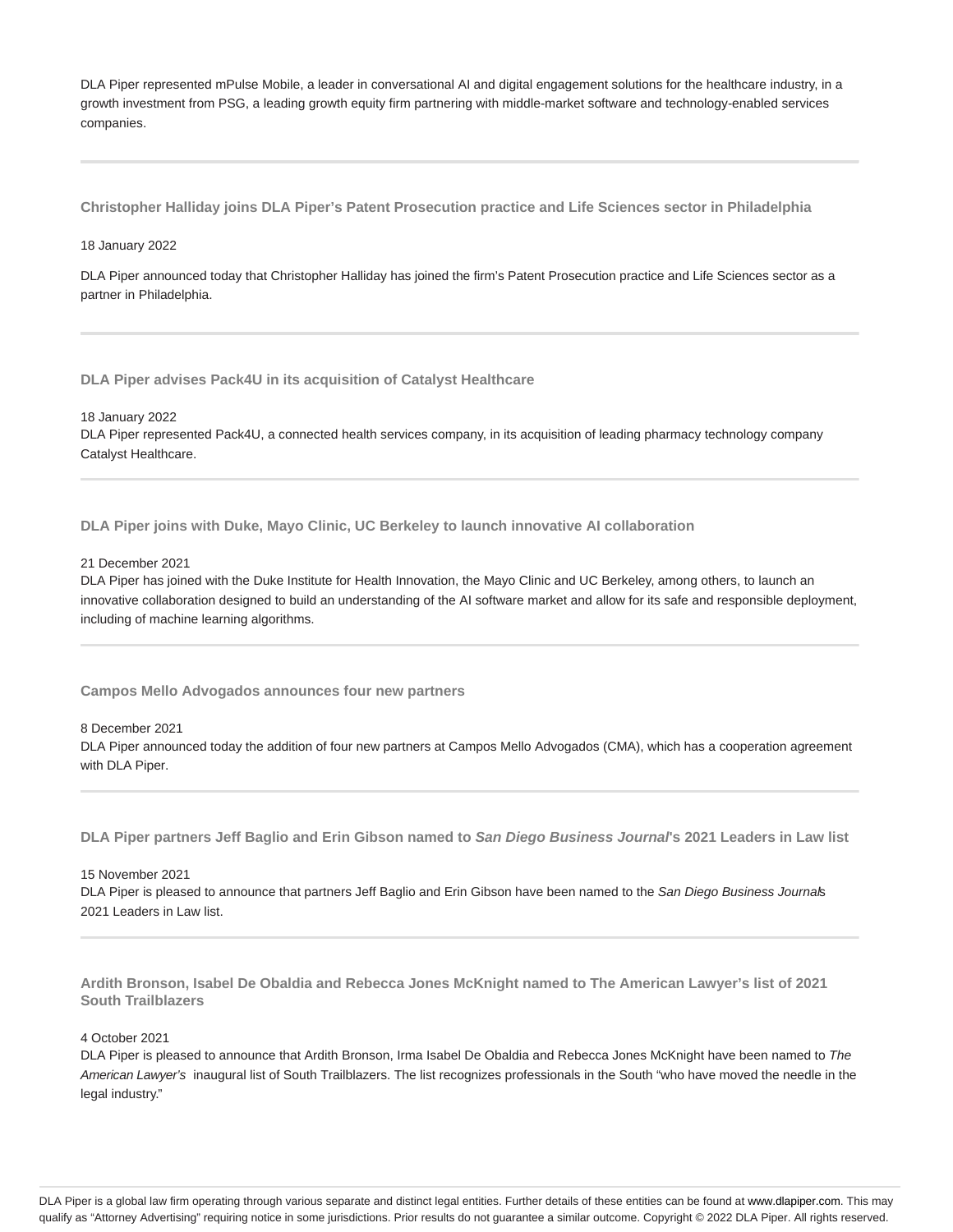**DLA Piper partner Jeff Baglio named a 2021 BTI M&A Client Service All-Star**

9 September 2021

DLA Piper is pleased to announce that BTI Consulting Group has recognized partner Jeff Baglio for providing superior service to clients in its 2021 BTI M&A Client Service All-Star report.

**DLA Piper achieves appellate victory for AMN Healthcare in antitrust lawsuit**

#### 24 August 2021

DLA Piper recently won a significant appellate victory on behalf of AMN Healthcare defeating a lawsuit seeking more than US\$50 million in damages that alleged violations of federal and state antitrust laws.

**Deborah Samenow joins DLA Piper's Healthcare sector in Washington, DC**

9 August 2021

DLA Piper announced today that Deborah Samenow has joined the firm's Litigation and Regulatory practice and Healthcare sector as of counsel based in Washington, DC.

**DLA Piper advises underwriters of MaxCyte's upsized US IPO**

#### 30 July 2021

DLA Piper represented Cowen and Company, LLC, Stifel, Nicolaus & Company, Incorporated and William Blair & Company, L.L.C., as underwriters in the initial US public offering of 13,500,000 shares of common stock of MaxCyte, Inc. (Nasdaq: MXCT) (LSE: MXCT, MXCN), a leading provider of cell-engineering platform technologies, at an initial offering price of US\$13.00 per share.

**DLA Piper recognized as one of the "Most Recommended Law Firms" by BTI Consulting Group**

#### 26 July 2021

Due to its ability to "exceed client expectations and consistently demonstrate deep business understanding," DLA Piper is pleased to announce that it has been named one of the 11 Most Recommended Law Firms by BTI Consulting Group for 2021.

**DLA Piper advises Abry Partners in US\$400 million sale of Sentry Data Systems**

#### 16 July 2021

DLA Piper represented private equity investment firm Abry Partners in its US\$400 million sale of Sentry Data Systems, Inc.

**DLA Piper advises Lionheart Acquisition Corp. II in US\$32.6 billion SPAC deal with MSP Recovery**

13 July 2021

DLA Piper represented special purpose acquisition company (SPAC) Lionheart Acquisition Corp. II. in its agreement to merge with MSP Recovery LLC.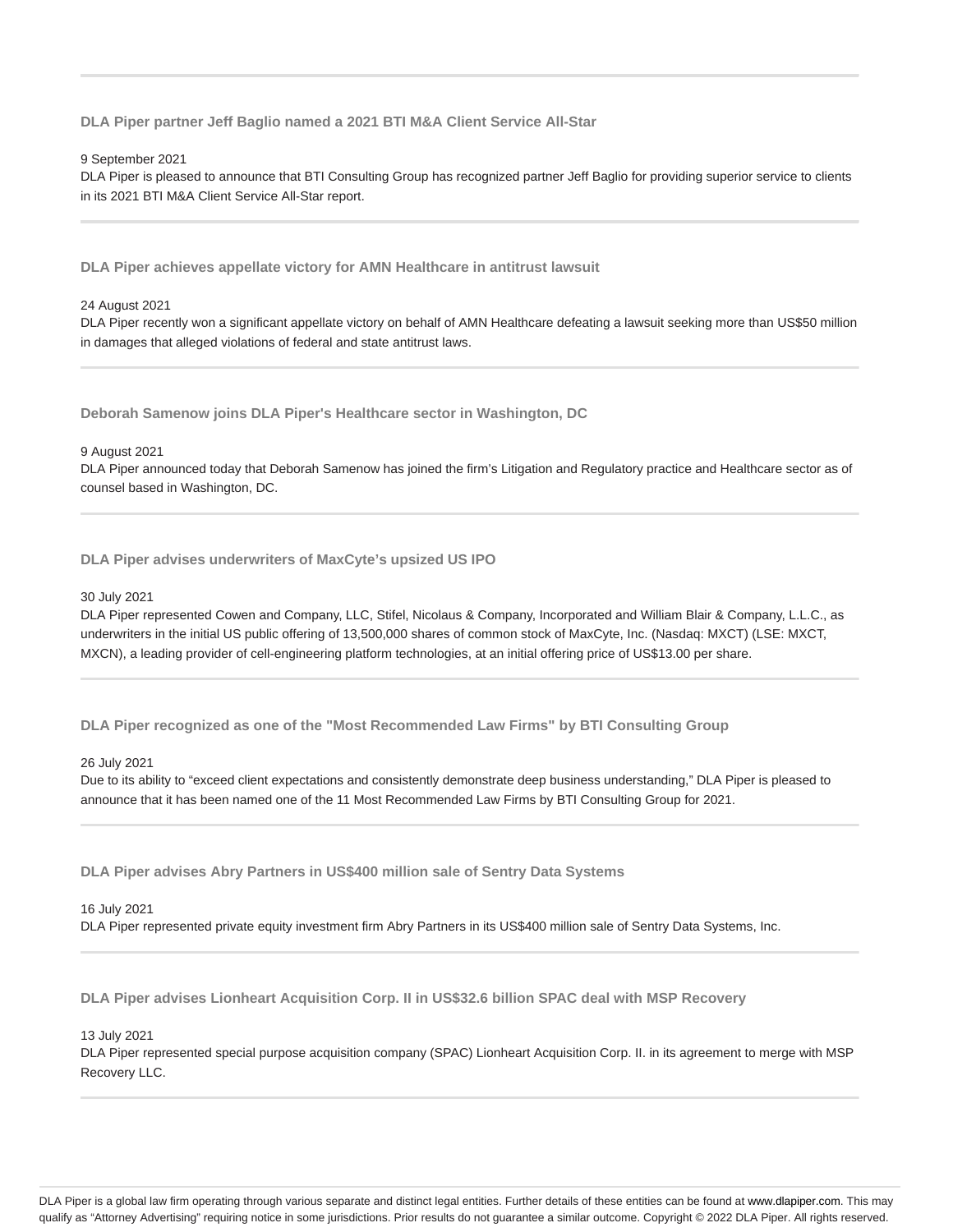**DLA Piper advises FastMed in its acquisition of CareSpot and MedPost Urgent Care**

#### 12 July 2021

DLA Piper represented FastMed in its recent acquisition of Tenet Healthcare's urgent care platform, which includes 87 CareSpot and MedPost clinics in Arizona, California, Florida and Texas.

**DLA Piper advises emocha Health in US\$6.2 million Series A financing**

7 July 2021

DLA Piper represented emocha Health in its recently completed US\$6.2 million Series A financing.

**DLA Piper lawyers and practices ranked in latest edition of The Legal 500**

17 June 2021

DLA Piper announced today that the firm received 42 individual lawyer rankings and 49 firm rankings in The Legal 500 United States 2021 guide.

**DLA Piper advises CareMax in business combination with Deerfield Healthcare Technology Acquisitions Corp.**

#### 18 June 2021

DLA Piper represented CareMax Medical Group, L.L.C. in its business combination, along with IMC Medical Group Holdings LLC, with special purpose acquisition company Deerfield Healthcare Technology Acquisitions Corp. to create a publicly traded technology-enabled care platform providing value-based care and chronic disease management to seniors.

**DLA Piper advises Harrison Street on US\$1.6 billion medical office and senior housing transactions**

#### 17 June 2021

DLA Piper advised Harrison Street on an integrated series of transactions through which Harrison Street agreed to purchase 24 senior housing assets and sell 14 medical office properties across eight states over numerous months for a total transaction value of approximately US\$1.6 billion.

**DLA Piper lawyers and practices ranked in latest Chambers edition**

#### 1 June 2021

DLA Piper today announced that the firm received 216 lawyer rankings and 94 firm rankings in Chambers USA's 2021 quide.

**Tracy Weir joins DLA Piper's Litigation and Regulatory practice and Healthcare sector in Washington, DC**

#### 17 May 2021

DLA Piper announced today that Tracy Weir has joined the firm's Litigation and Regulatory practice and Healthcare sector as a partner based in Washington, DC.

**DLA Piper advises Denali Growth Partners in closing of US\$203 million growth equity fund**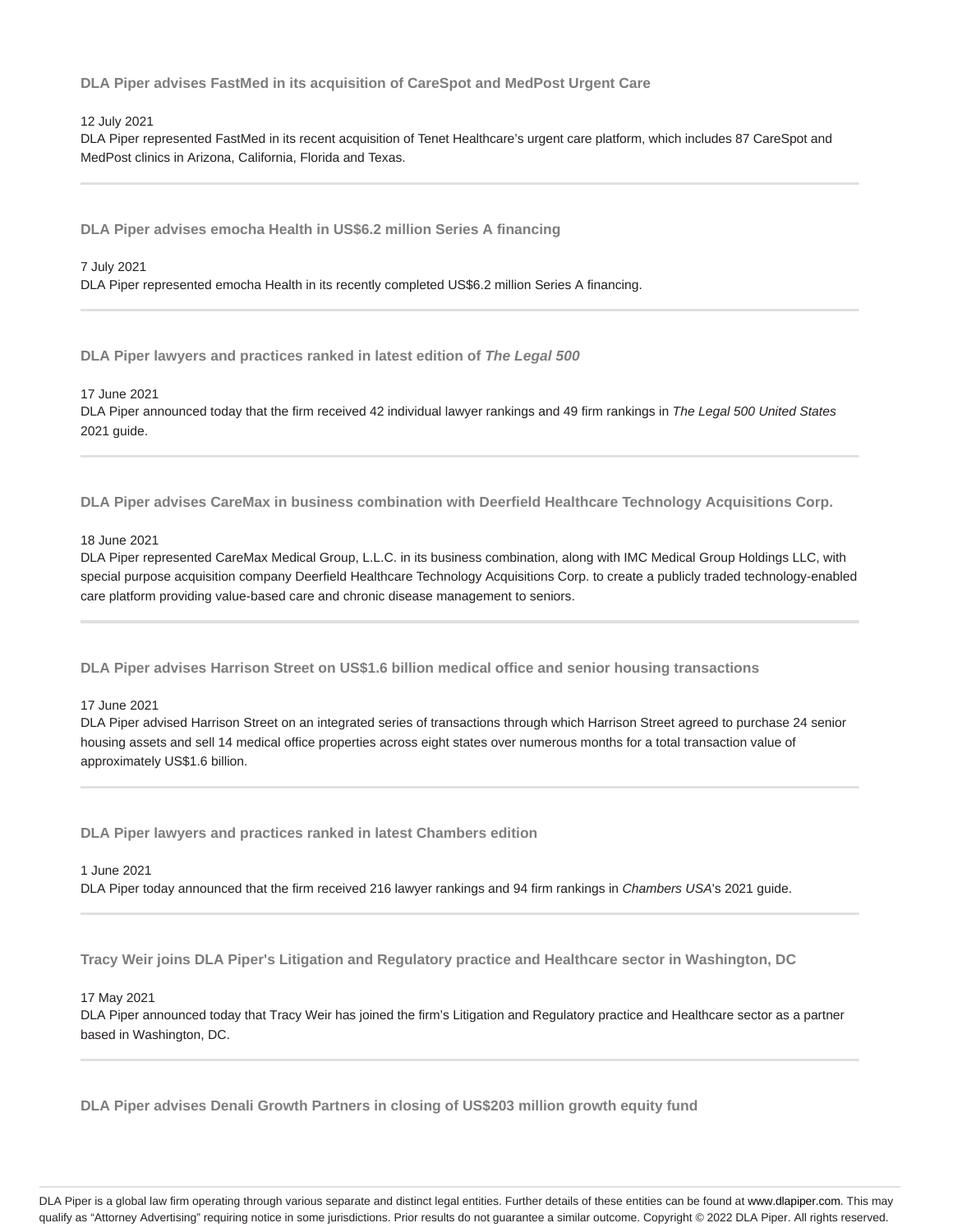**DLA Piper advises ICV Partners in control investments in Total Access Urgent Care and Cherry Tree Dental**

25 March 2021

DLA Piper represented ICV Partners, LLC in its control investments in Total Access Urgent Care (TAUC) and Cherry Tree Dental.

**DLA Piper advises Truvian Sciences in oversubscribed US\$105 million Series C financing**

24 February 2021

DLA Piper represented Truvian Sciences in its recent oversubscribed US\$105 million Series C financing.

**DLA Piper advises EQ Health Acquisition Corp. in its upsized US\$220 million initial public offering**

11 February 2021

DLA Piper represented EQ Health Acquisition Corp. in its recent upsized initial public offering of 21,999,960 units at a price of \$10 per unit.

**DLA Piper advises Sidecar Health in US\$125 million Series C financing**

3 February 2021

DLA Piper represented health insurtech company Sidecar Health in its recent US\$125 Series C financing, resulting in its subsequent valuation at US\$1 billion.

**DLA Piper advises Unseen Capital Health Fund in US\$30 million investment from Eli Lilly and Company**

25 January 2021

DLA Piper represented Unseen Capital Health Fund LP in a recent US\$30 million limited partner investment from global pharmaceutical company Eli Lilly and Company.

**DLA Piper advises Stifel in Tastemaker Acquisition Corp.'s US\$276 million IPO and advises Stifel and Nomura in OCA Acquisition Corp.'s US\$149.5 million IPO**

21 January 2021

DLA Piper represented Stifel as sole book-running manager of the US\$276 million initial public offering by Tastemaker Acquisition Corp., a special purpose acquisition company (SPAC) focused on the restaurant, hospitality, and related technology and service sectors globally.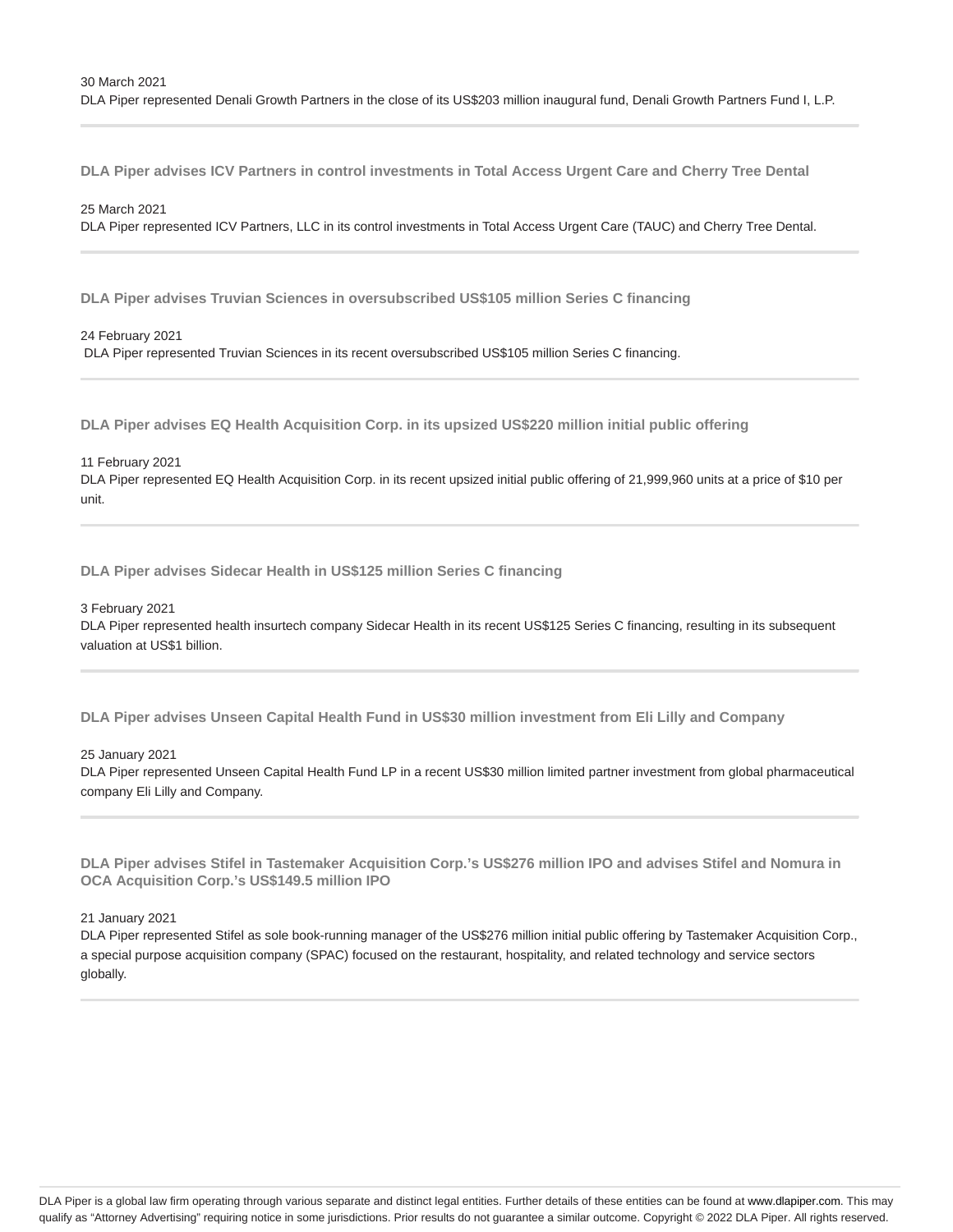**The Financial Times ranks DLA Piper second Most Innovative and second Most Digital law firm in 2020 North America Innovative Lawyers report**

#### 16 December 2020

DLA Piper is pleased to announce it was ranked second by the Financial Times for both the Most Innovative and Most Digital law firm in the FT North America Innovative Lawyers 2020 report.

**DLA Piper shortlisted by the Financial Times for five FT North America Innovative Lawyers awards**

#### 8 December 2020

DLA Piper is pleased to announce it has been shortlisted by the Financial Times for five FT North America Innovative Lawyers 2020 awards.

**DLA Piper advises Abry Partners in its investment in Benefit Recovery Group**

23 October 2020

DLA Piper represented private equity investment firm Abry Partners in its strategic investment in Benefit Recovery Group (BRG), a leading provider of healthcare subrogation services.

**DLA Piper advises Edifecs in growth investment from TA Associates and Francisco Partners**

24 September 2020

DLA Piper represented Edifecs, Inc. in a recent growth investment from TA Associates and Francisco Partners.

**DLA Piper advises MEDNAX in its US\$885 million sale of MEDNAX Radiology Solutions to Radiology Partners**

#### 15 September 2020

DLA Piper represented MEDNAX, Inc. in the sale of MEDNAX Radiology Solutions to Radiology Partners for US\$885 million.

**John Gibson joins DLA Piper's Litigation and Regulatory practice in Los Angeles**

14 July 2020 DLA Piper announced that John Gibson has joined the firm's Litigation and Regulatory practice as a partner in Los Angeles.

**DLA Piper advises Abry Partners in acquisition of HealthEZ**

#### 7 July 2020

DLA Piper represented private equity investment firm Abry Partners in its acquisition of a majority stake in HealthEZ.

## Enforcement and Compliance

DLA Piper's Healthcare Enforcement and Compliance practice is a multi-disciplinary team that provides services in the areas of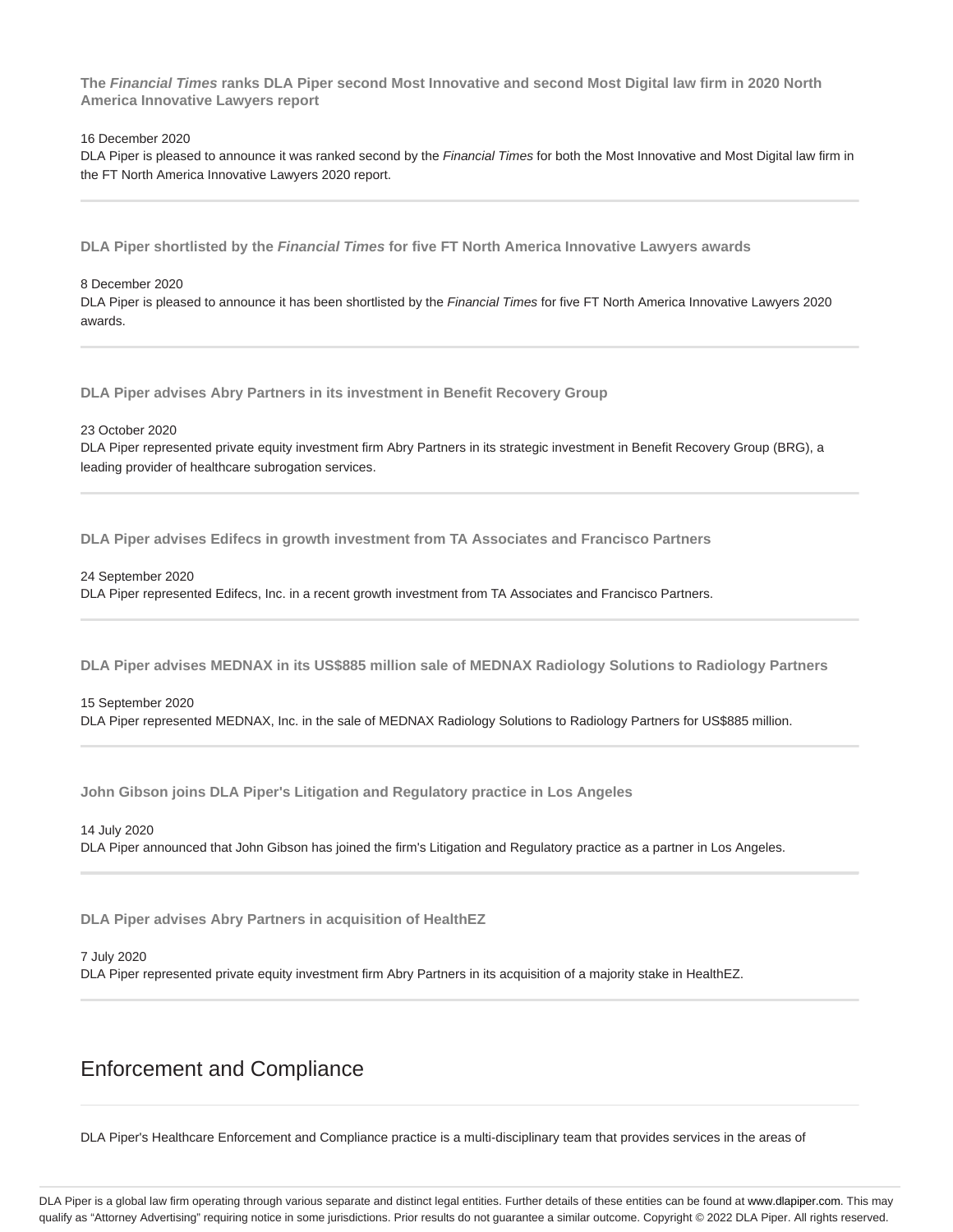**prevention, compliance and advocacy** to members of the Healthcare community.

## **PREVENTION**

- Providing "ready reference" compliance advice
- Assessing, building and strengthening compliance programs
- Anticipating and preventing legal and reputational risks
- Performing due diligence in healthcare transactions

## **COMPLIANCE**

- Clarifying applicable standards, often in novel or esoteric areas
- Achieving compliance when it is in question
- Investigating potential non-compliance with applicable standards
- Taking appropriate remedial measures

#### ADVOCACY

- Defending lawsuits and investigations initiated by state and federal regulators and enforcers
- Defending whistleblower cases
- Responding rapidly when there is a government request for information
- Advocating in Recovery Audit Contractor (RAC), Medicare, Medicaid and payer audits
- Assisting with the defense, appeals and litigation of denied claims for reimbursement

## OUR TEAM

We have lawyers across the United States and around the globe who have dedicated their careers to helping clients establish and maintain legal and regulatory compliance, and defend against government enforcement actions. Ten of our lawyers are Certified in Compliance, which we believe is more than any other law firm in the world.

## OUR APPROACH

As we serve members of the healthcare industry in the current challenging environment, we provide value by using:

- Diverse teams that are best suited for the specific issue
- Diligent and focused assessments
- Rigorous, collaborative planning and execution
- Techniques to diminish internal client disruption and distraction from core activities
- Advice that provides clarity in the ever-changing healthcare climate
- Fresh perspectives and innovative strategies

## WHAT WE DO

- Assess and enhance compliance program effectiveness
- Focus on industry-provider relationships and transparency
- Emphasize compliant physician-hospital relationships
- Assist with troublesome Medicaid issues, which are more prevalent in the post-reform environment
- Perform compliance due diligence in transactions
- Defend against regulatory enforcement and whistleblower actions and investigations
- Provide comprehensive privacy and security counseling
- Handle claims audits and reimbursement disputes

## OUR CLIENTS

Hospitals and health systems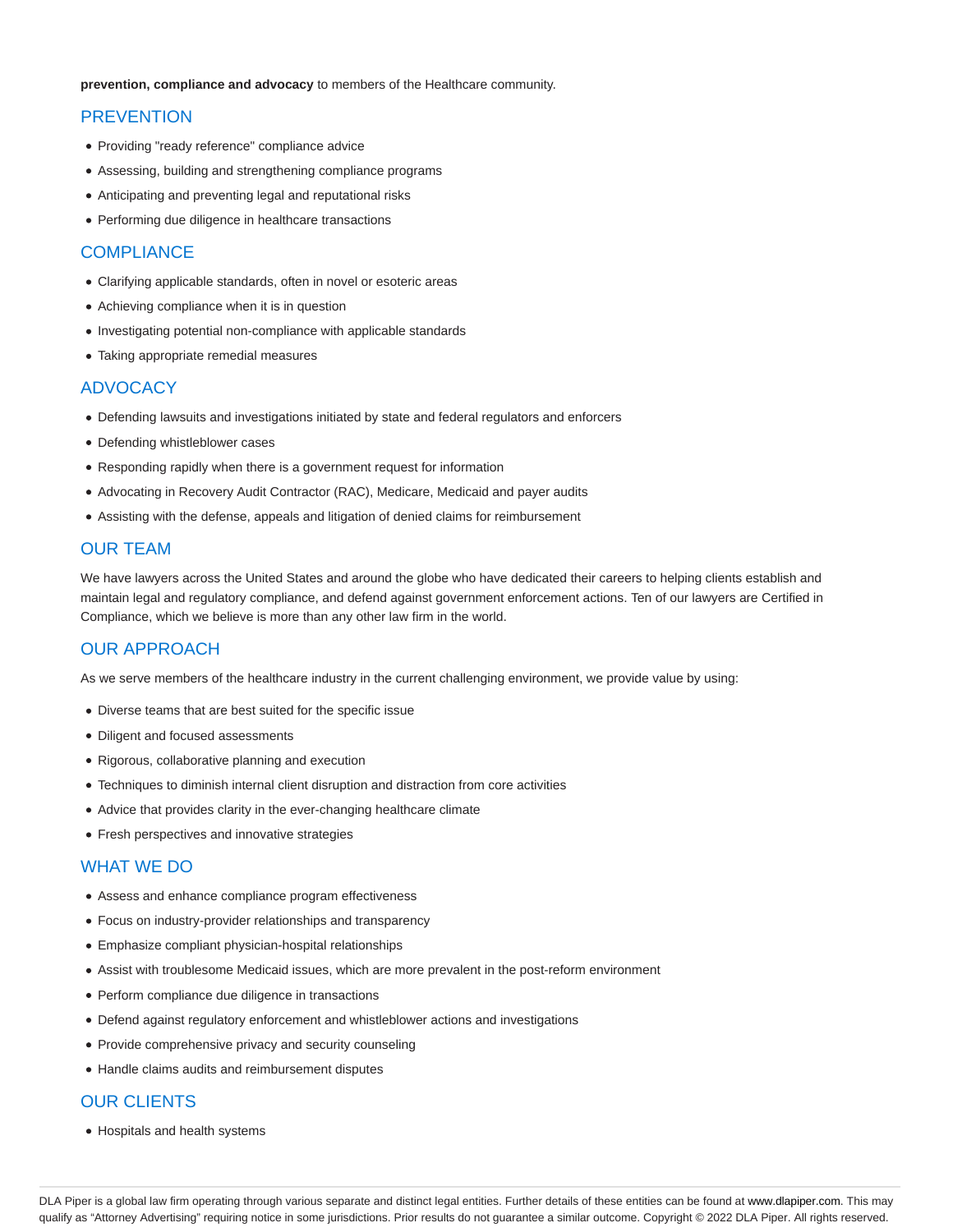- Academic medical centers
- Hospice, durable medical equipment, home health and long-term-care providers
- Physician groups
- Allied healthcare professionals
- Ancillary service providers

## THE KINDS OF MATTERS WE HANDLE

- Government investigations and False Claims Act cases
- Internal investigations
- Whistleblower cases
- Stark Law and Anti-Kickback concerns
- Medicare and Medicaid issues
- Reimbursement disputes
- Exclusion proceedings
- Voluntary disclosures
- RAC and other government audits
- Privacy and security
- Drug Enforcement Agency (DEA) issues
- Clinical trials

## OUR EXPERIENCES

A sampling of clients and matters:

- Hospitals, healthcare providers and physician groups in several investigations by the Department of Health and Human Services-Office of Inspector General (OIG) and the Department of Justice
- Health systems in the DOJ's national Implantable Cardioverter Defibrillator (ICD) investigation.
- Defense of whistleblower suits brought by disgruntled third parties
- Defense of allegations that hospitals' services were medically unnecessary and therefore not reimbursable
- A hospital in a dispute with former third-party billing and management companies related to alleged improprieties by those companies
- The operator of long-term-care facilities in parallel state and federal investigations
- A large academic medical center in government investigations relating to billings to federal healthcare programs
- Various clients in False Claims Act lawsuits alleging false billings to federal healthcare programs
- Allied health providers embroiled in parallel state and federal administrative, civil and criminal investigations into alleged billing for medically unnecessary services
- A public hospital regarding its voluntary disclosure of potential billing deficiencies
- A health system in a putative class action brought by former patients and an employee alleging improper billings to commercial payers
- A pharmacy provider in an investigation by the DOJ and the DEA
- Hospital systems in defending against RAC and other third-party payer audits
- A major children's hospital in regulatory, reimbursement and fraud and abuse counseling. The hospital ultimately refined its compliance program
- Stark and Anti-Kickback counseling for health providers

# KEY CONTACT